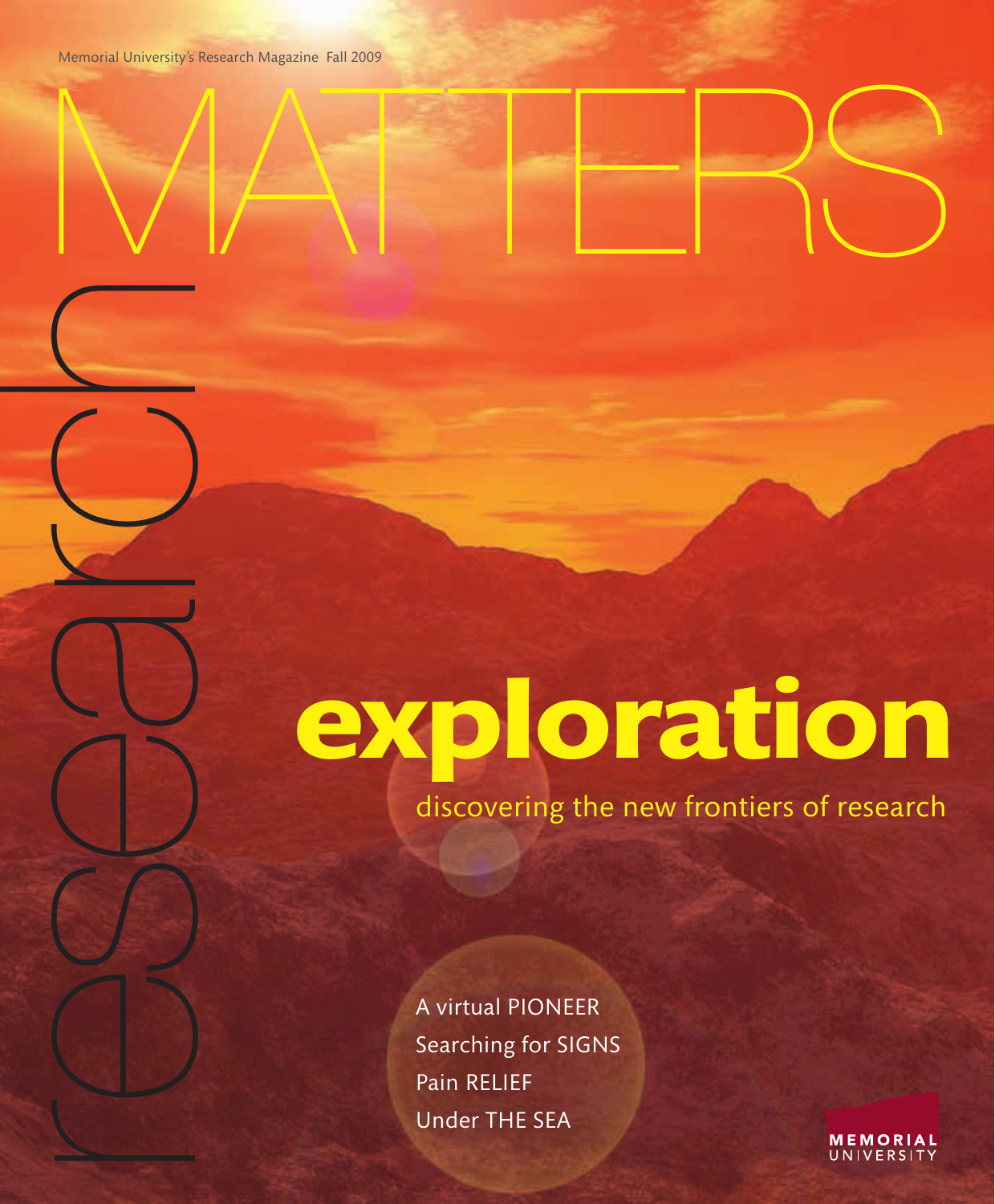### Letter from the editor



As a kid who grew up in the '80s, my first recollection of anything that came close to a real-life explorer was probably that of Harrison Ford's Indiana Jones. The image remains iconic: weathered flight jacket, brown fedora and whip in hand, Indiana was the epitome of exactly what I thought explorers should be: adventurous, smart and relentless.

Fast forward almost three decades and you can find your very own Indiana right here at Memorial — treasure hunters mapping uncharted territories, solving problems, exploring the unknown, and pushing themselves — and others — to discover the new frontiers of research.

Like the adventurer who first exploded across the screen nearly three decades ago, they're also tenacious thrill seekers on their very own quests of exploration.

And, that's the theme of this issue of Research Matters.

Faculty, staff and students from disciplines far and wide are in the midst of innovative, cutting edge and valuable work.

They're curious crusaders whose research is impacting communities, businesses, industries and people across our province, country and around the world.

Minus any whips, they're real life explorers making a difference.

Jeff Green



Editor Research Matters

*If we knew what it was we were doing, it would not be called research, would it?*

– ALBERT EINSTEIN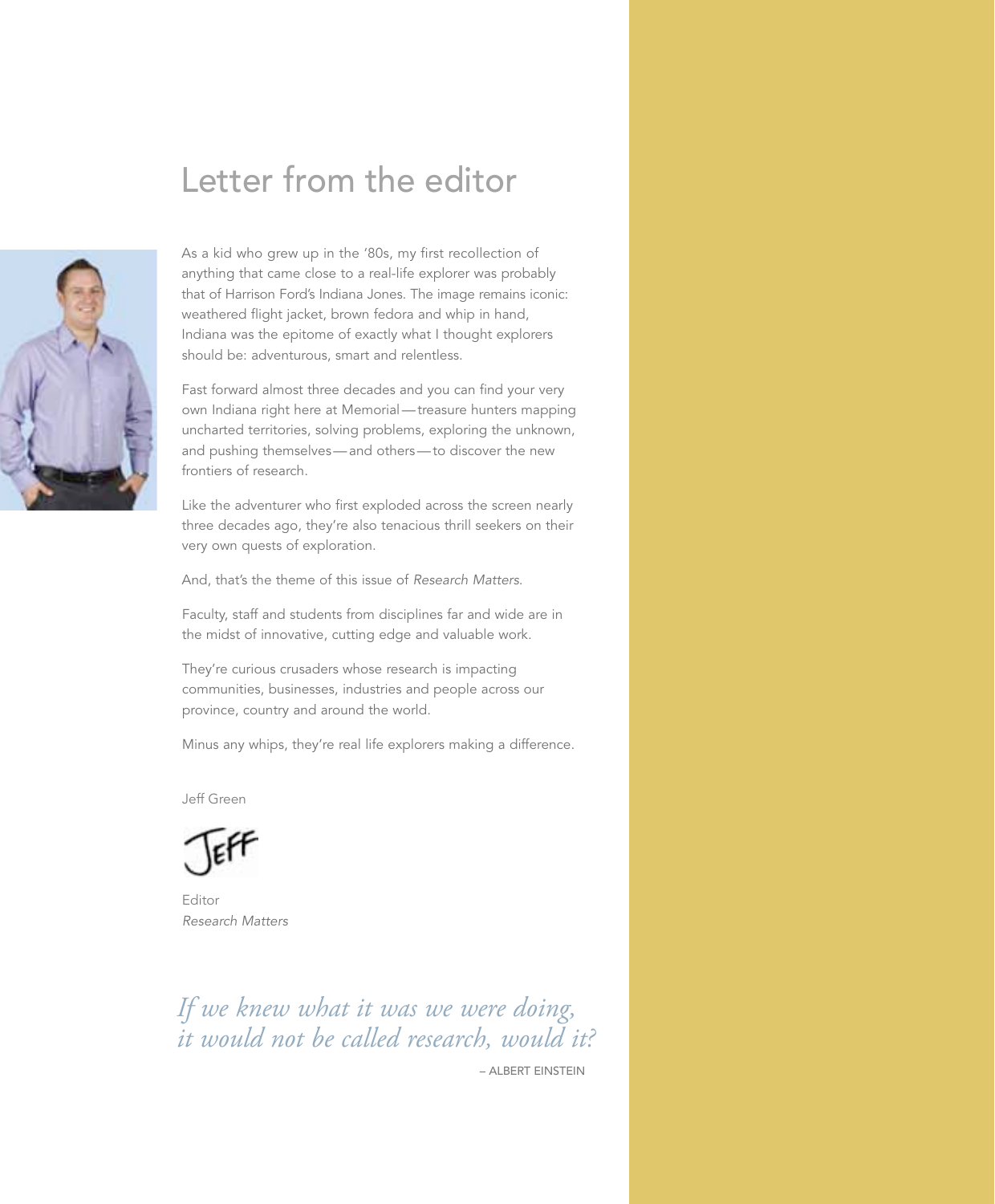### inside ے esearch  $\boldsymbol{\Sigma}$ AT  $\vdash$  $\bf \bf H$ Rပာ

- 2 Understanding the past by Janet Harron
- 4 Seeding the waters by Darcy MacRae
- **6** Gaming revolution by Heidi Wicks
- 8 One-of-a-kind art by Pamela Gill
- 10 Pain Relief by Sharon Gray
- 12 A virtual pioneer by Courtenay Griffin
- 14 Digging deep into e-waste by Janet Harron
- 16 Only known solution by Sharon Gray
- 18 Searching for signs by Jeff Green
- 20 Under the sea by Kelly Foss
- 22 Auditing the auditors by Meaghan Whelan
- 24 Hearing aid by Kelly Foss
- 26 Translating history by Jeff Green
- 28 Calorie counters by Mandy Cook
- 30 Of note: award-winning faculty
- 32 Student researchers shine

| Editor                  |
|-------------------------|
| <b>Jeff Green</b>       |
| <b>Assistant Editor</b> |
| <b>Joyce MacKinnon</b>  |

Contributors Writers Kelly Foss Pamela Gill Jeff Green

Mandy Cook Courtenay Griffin Sharon Gray Meaghan Whalen Janet Harron Darcy MacRae Heidi Wicks

Art Director Andrea Jackson

Graphic Designer Helen Houston

Research Matters is published by the Division of Marketing and Communications for the Office of the Vice-President (Research), Memorial University of Newfoundland. Versions of some articles have previously been published in Memorial's Gazette.

Please address any comments or suggestions to Jeff Green, editor, Research Matters, Office of the Vice-President (Research), Memorial University, St. John's, NL, A1C 5S7, e-mail: research@mun.ca or phone: 709-737-4073.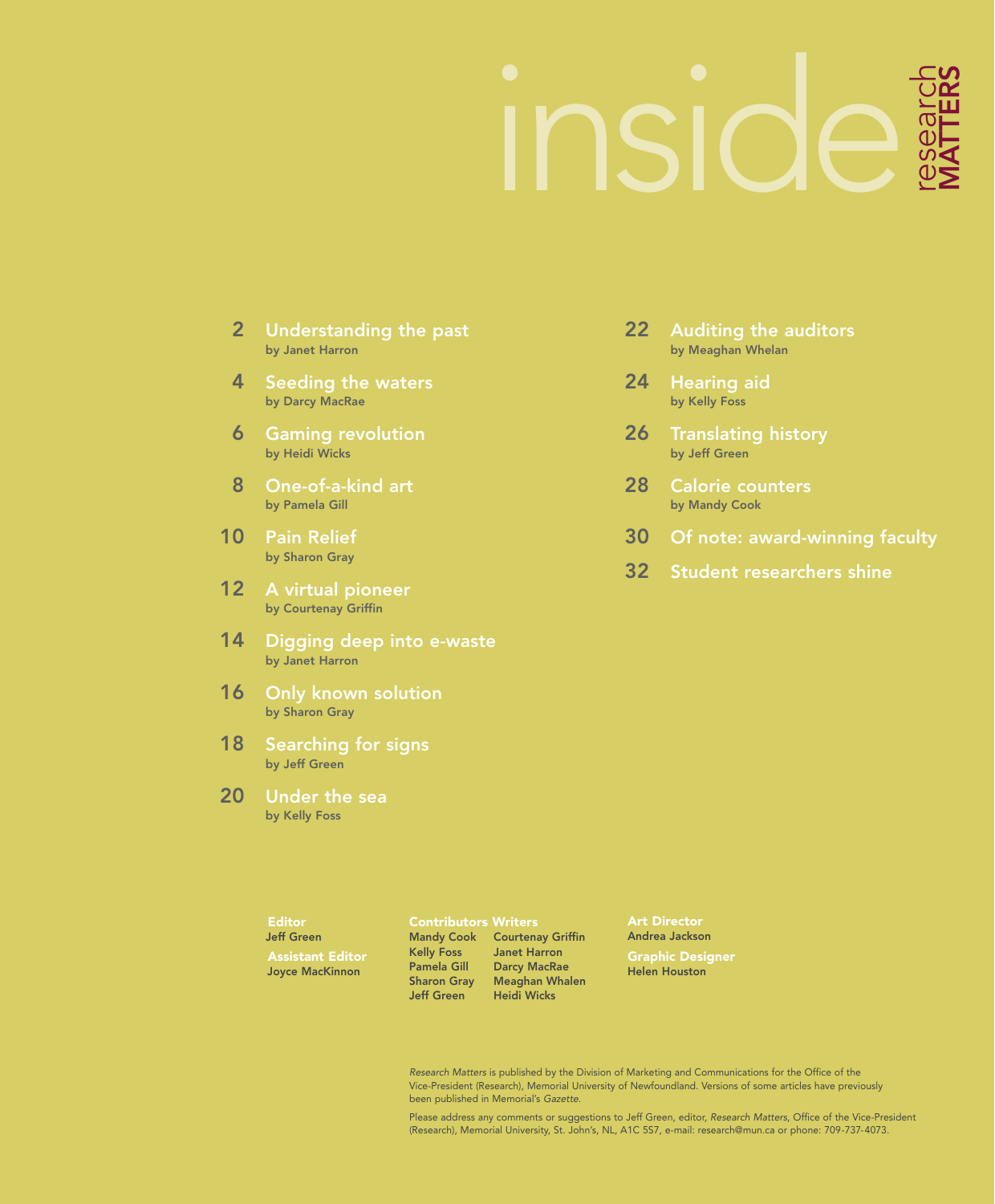The research objectives of this ground-breaking endeavour include bringing the history of the Métis into the present day.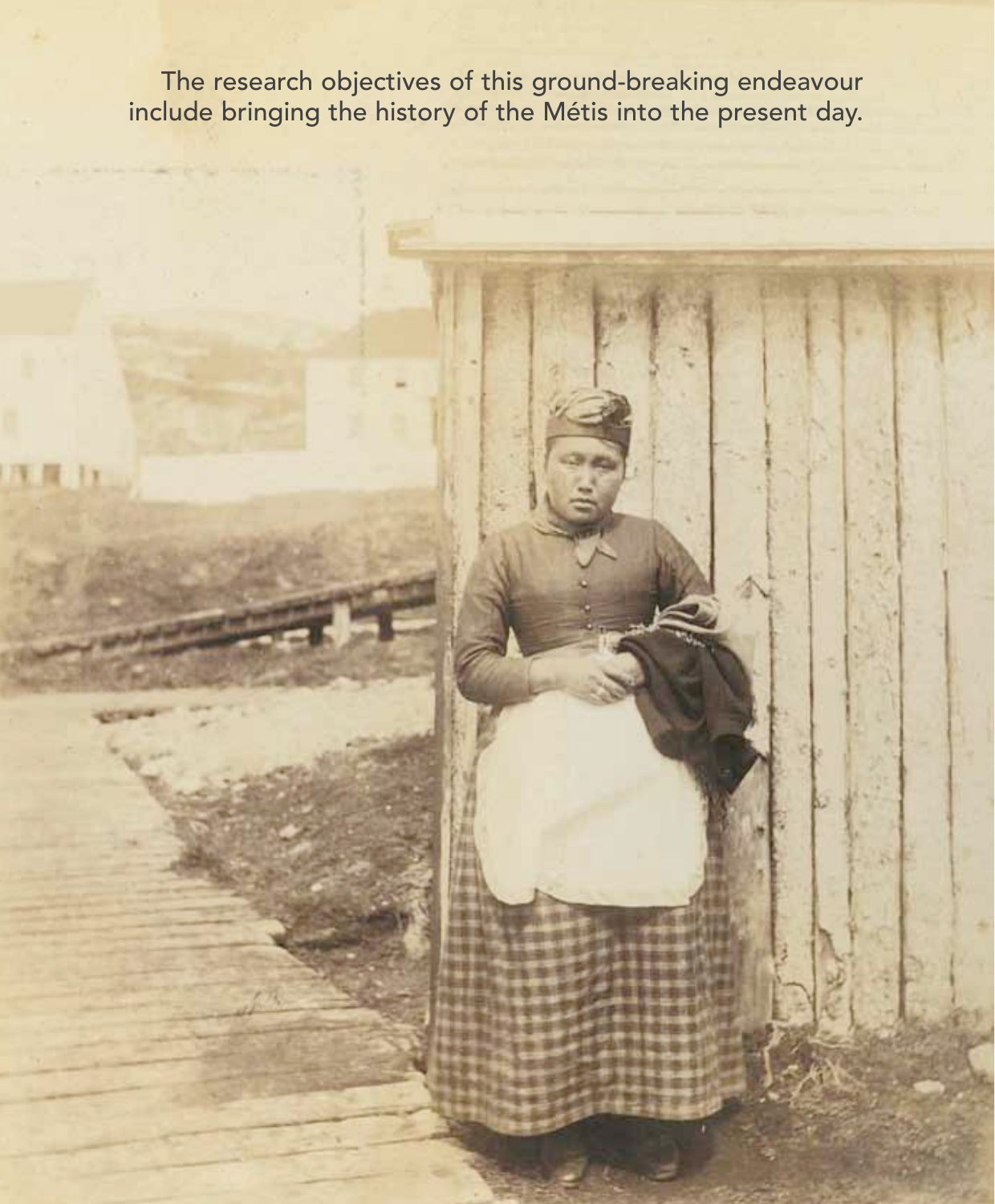# Understanding the



Dr. Lisa Rankin

### EXPLORING A CHAPTER OF LABRADOR'S HISTORY

by Janet Harron

THE FIRST MULTIDISCIPLINARY and comprehensive study of the Labrador Métis and their history is underway thanks to the efforts of Memorial researchers.

It's all part of a new project that has received major funding from the Social Sciences and Humanities Research Council of Canada (SSHRC) through the Community-University Research Alliances (CURA) program.

Directed by researchers in the Faculty of Arts, Understanding the Past to Build the Future, has received \$999,935 in funding for five years. The project has also received \$250,000 in funding from its partner the Labrador Métis Nation.

The research objectives of this ground-breaking endeavour include investigating Inuit occupation of southern Labrador, collecting and analyzing evidence of Inuit-European interactions, documenting cultural changes, and bringing the history of the Métis into the present day.

Dr. Lisa Rankin of the Department of Archaeology and her team initiated the research after the Labrador Métis Nation requested it in meetings with team members.

Dr. Rankin has worked closely with the Labrador Métis since beginning her Labrador fieldwork in 2001.

As part of this new project, she and her team are conducting new archaeological research to better understand the pre-contact and early contact period of Inuit occupation in southern Labrador. These investigations will be located around Inuit dwelling structures near Sandwich and Alexis Bays.

The team is planning to incorporate the information into school curricula for southern Labrador, and material for adult literacy support. This will in turn result in greater local content for use in social studies and history classes, hopefully attracting student interest and stimulating learning.

Métis students and adults will also be trained in archaeological field methods, archival research and ethnographic and educational work. ■

### SIGNIFICANT STUDY

Several Memorial researchers are contributing to the Labrador Métis study:

Team member Dr. Hans Rollmann of the Department of Religious Studies is conducting research in European and North American church archives as part of the project. His research on Moravian, Methodist and Anglican missions in Labrador will provide details of interactions between Inuit and Europeans along the Labrador coast. These church records are significant because they essentially document the origin of the Labrador Métis people, including marriages between resident Inuit women and European visitors. Moravian archival records also detail aboriginal movements between the north coast and southern Labrador.

### Retired Memorial anthropology professor Dr. John Kennedy,

a pioneering scholar of the economic and social history of the southern Labrador coast, is searching archives for ships' logs, journals and diaries describing Labrador's social conditions of the 18th and 19th centuries. He will also be working closely with four Métis research assistants to examine historic stigma and contemporary Métis culture and identity.

Another Memorial University figure on the research team is Dr. Mario Blaser, Memorial's Canada Research Chair in Aboriginal Studies. His role is to work with community members to "translate" the results of the research into documentaries for educational purposes and for the wider public.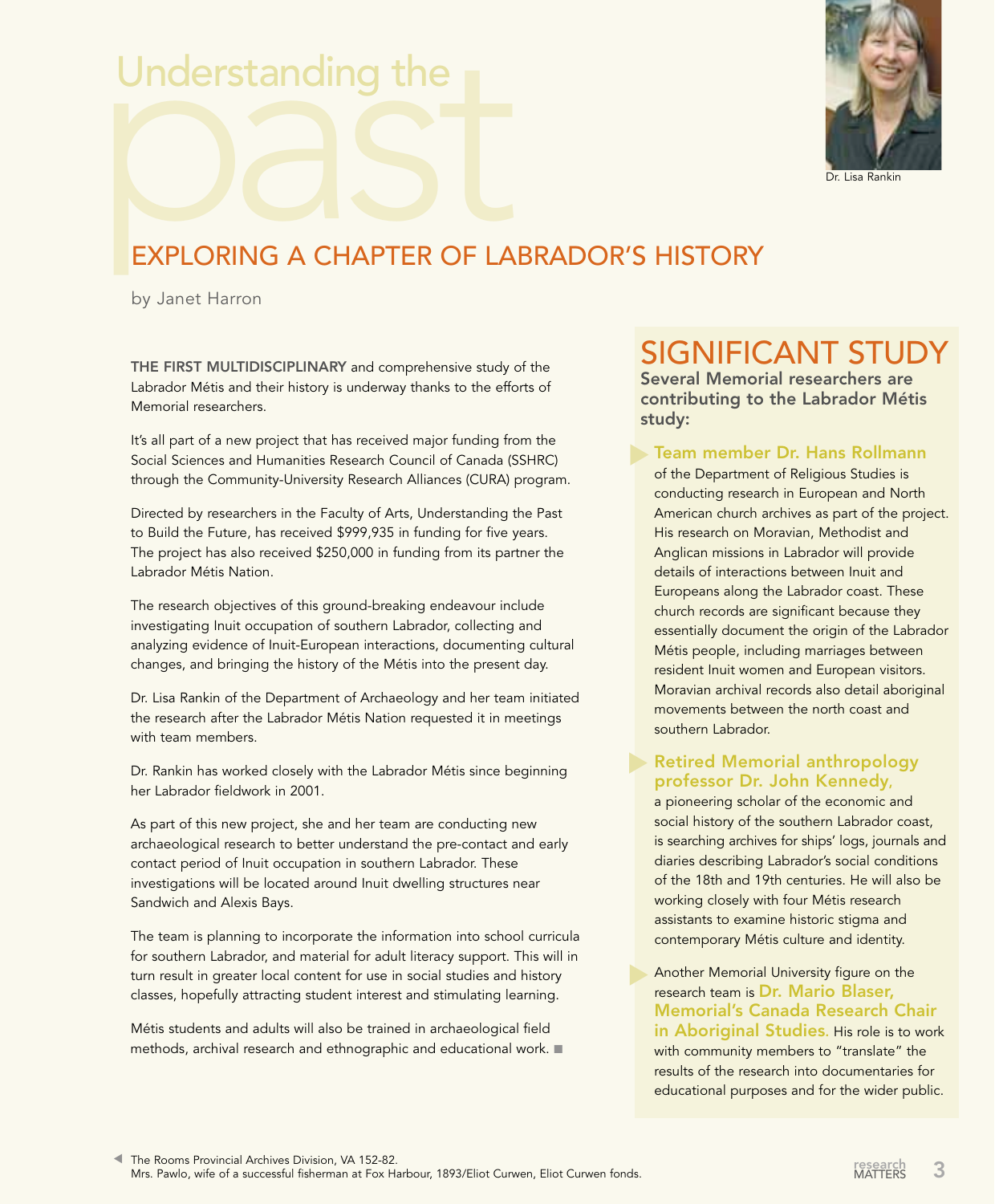### EXPERTS EXPLORE NEW WAYS TO INCREASE LOBSTER POPULATION IN RURAL NEWFOUNDLAND by Darcy MacRae

THE MARINE INSTITUTE (MI) is helping to bring the lobster population back to historic levels along Newfoundland and Labrador's south coast and is using a technique that has produced positive results in other regions to get the job done.

Together with the Fish, Food and Allied Workers (FFAW) union, provincial fish harvesters, the provincial Department of Fisheries and Aquaculture and the federal Department of Fisheries and Oceans, the Marine Institute is contributing to a lobster enhancement project in Placentia Bay that oversees the seeding of coastal waters with stage-four lobster larvae.

It could take close to a decade to see the full impact of the project, but based on the results of similar ventures in other parts of North America, the Marine Institute is confident lobster stocks in Placentia Bay can be improved.

The lobster enhancement project, which was born out of concerns raised by fish harvesters and led by the FFAW, involves collecting egg-bearing female lobsters from Placentia Bay and placing them in a hatchery at the Marine Institute. The eggs hatch to larvae at the Marine Institute and the larvae are raised in a tank through stages one, two and three of their growth cycle before being released back into a suitable habitat in Placentia Bay when they reach stage four, at which time they are about 12 millimetres in length.

Stage-four larvae actually look like miniature lobsters and have a much greater chance of reaching adulthood than stage one, two and

The Marine Institute is exploring ways to restore lobster populations in rural Newfoundland.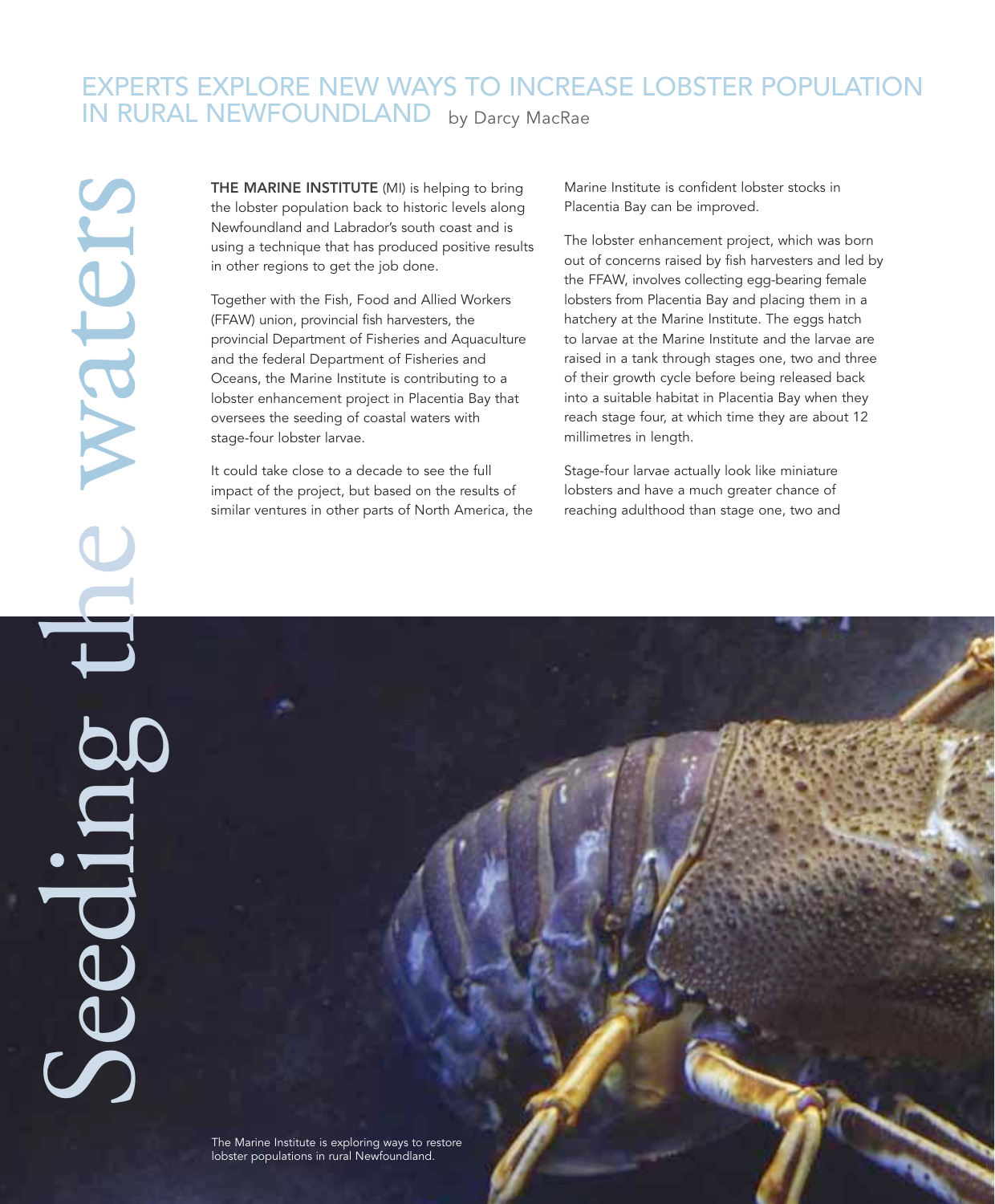three larvae. The adult female lobsters are then released back into Placentia Bay.

"Between stages one and three, the larvae are defenseless and are basically food for everything in the water. At stage four, that's where they start settling into the bottom and start hiding from predators," said Chris Dawe, of the Marine Institute's Centre for Aquaculture and Development.

Similar projects have taken place in Nova Scotia, New Brunswick and Maine, and the results indicate the MI and its partners are on the right path toward restoring the lobster stocks of Placentia Bay.

Another encouraging aspect of the lobster-enhancing project is the technology and theory behind all the work could be applied to other sectors of the fishery in the future.

"There's a lot of potential with this project. I think the enhancement can work for other species," said Mr. Dawe. "One example is the northern pacific salmon fishery in B.C. and Alaska that's heavily supported by hatcheries. The majority of their catches are not from natural reproduction, but from the hatcheries that are set up on all major rivers."

A major objective of the project is tracking the success of the stocking, utilizing diver surveys and possibly genetic fingerprinting to do so.

Future phases of the project continue to be investigated, including selecting a site for a commercial hatchery in Placentia Bay. ■

Similar projects have taken place in Nova Scotia, New Brunswick and Maine, and the results indicate the Marine Institute and its partners are on the right path toward restoring the lobster stocks of Placentia Bay.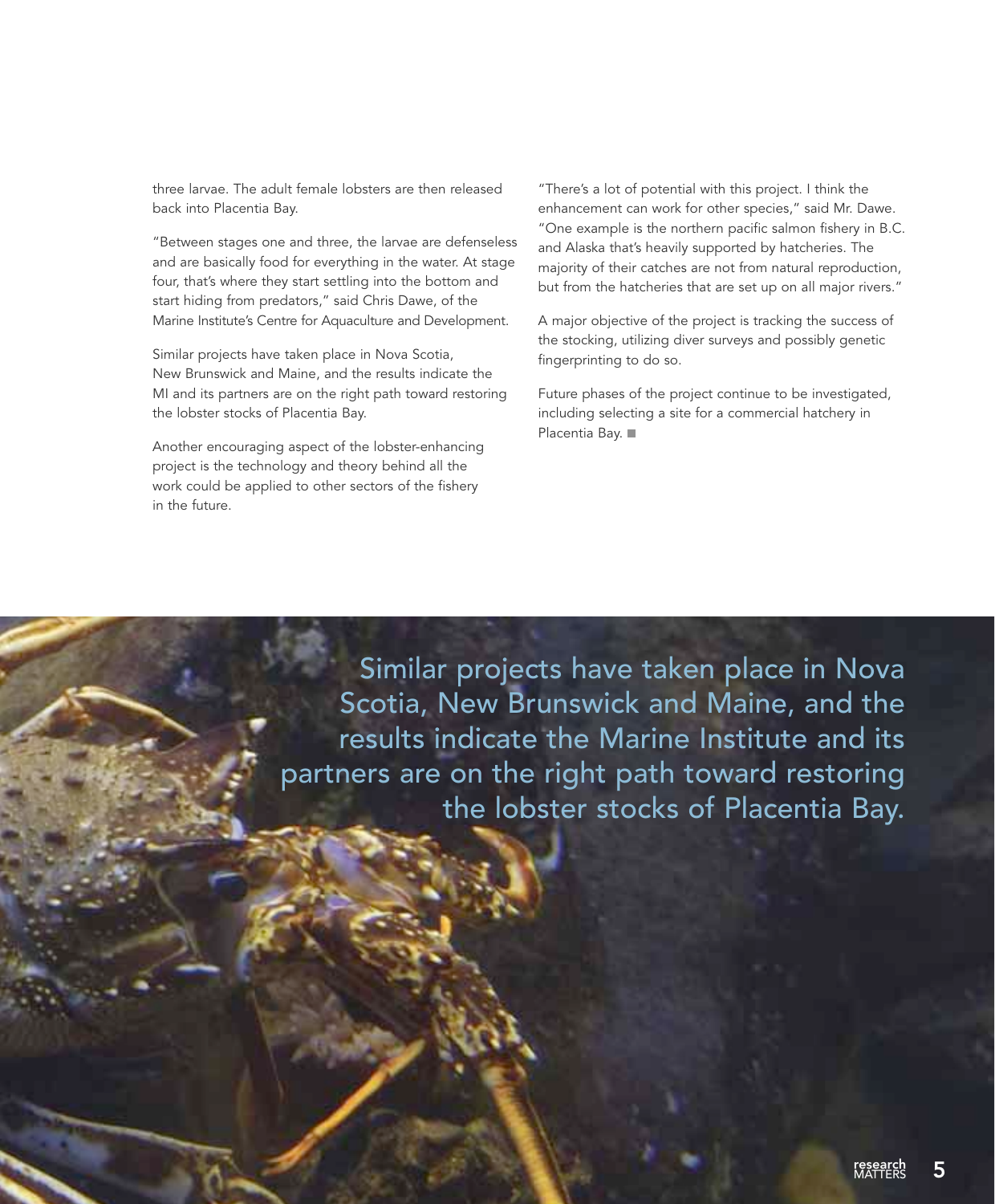Digital games represent everything that I believe exemplifies good education." "

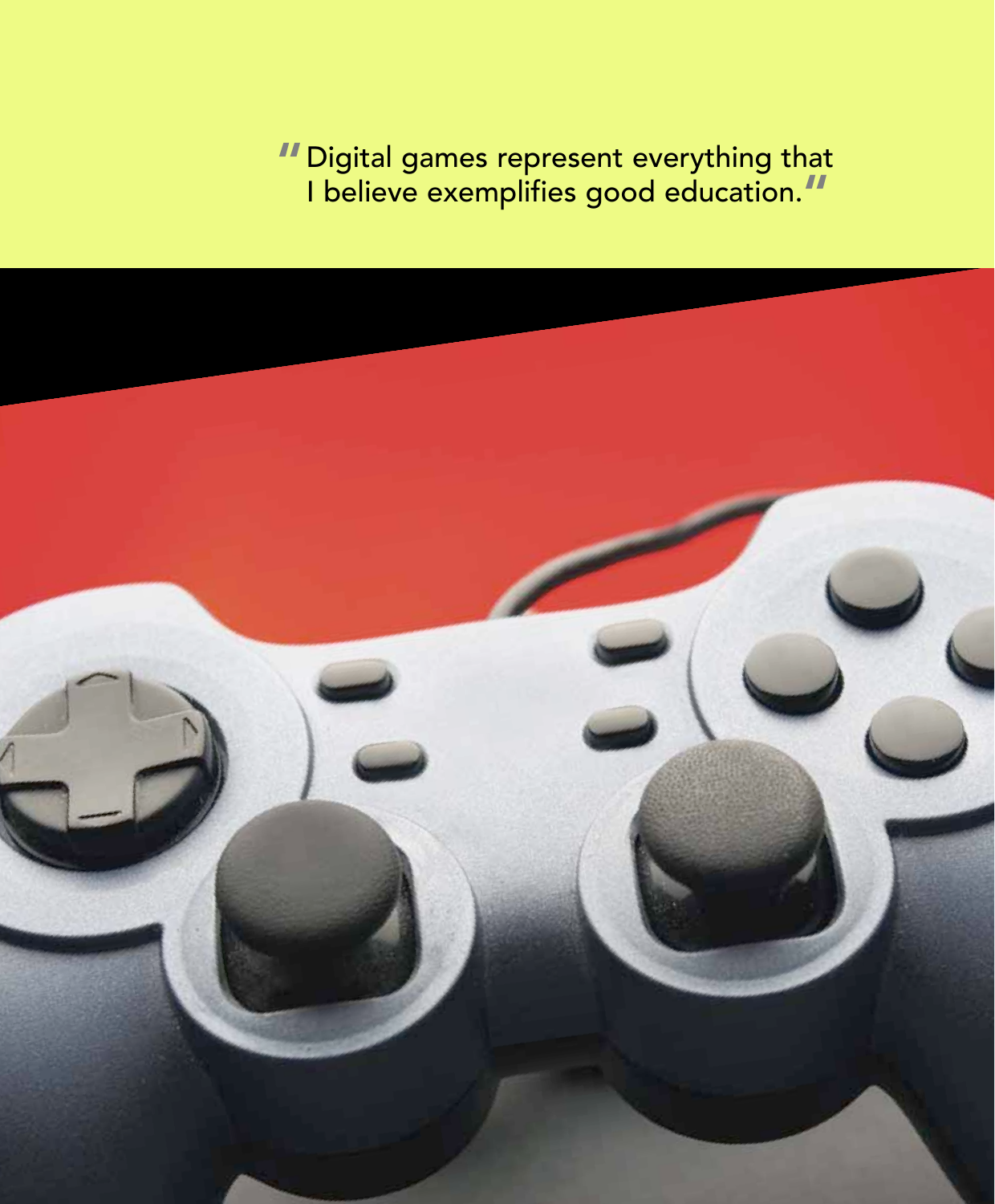# REVOLUTION STUDY OF VIDEO GAMES NO CHILD'S PLAY GAMING



by Heidi Wicks

FACULTY OF EDUCATION PhD student Matthew White is incorporating a more contemporary twist to his career in education one that most students will relish.

In fact, it's an uncommon approach to higher learning.

His thesis focuses on learning through the intervention of commercial, over-the-shelf games versus games developed strictly for the purpose of education.

"Games occupy a significant part of my free time," explained Mr. White, who is completing his PhD studies under the supervision of Dr. Bruce Mann of the Faculty of Education. "I've written a few programs for various institutions, and once I learned programming, I had a bunch of game ideas floating around in my head for years. Programs like RPG Maker and Game Maker sort of helped me entertain the possibility that I'd be a designer of some kind, and here I am."

According to Statistics Canada, Mr. White is one of this country's three youngest PhD candidates. He turned 22 in 2009.

As far as career goals go, he'd like to work in education through games and simulations either at a university or developing new software/hardware.

"There's some great advancement in braincontrolled computing that really interests me," he said. "I have always wanted to be a professional game designer— start my own studio and really start something revolutionary."

Mr. White was one of only 25 lucky recipients worldwide to receive a scholarship to attend the 2009 Game Developers Conference in San Francisco, the largest gathering of industry professionals in North America. He also participated in the Tokyo Game Show, which took place in September 2009.

"Digital games represent everything that I believe exemplifies good education," he said. Regarding the great debate on whether video games rot the brains of youth and create an anti-social generation, Mr. White clearly disagrees.

"Games can help us tap into how we can best harness the latent power of digital games to be intrinsically motivating, entertaining, engaging and extremely complex, and put the knowledge and skills that players are learning toward our various educational foci," he said. "Certain games prompt players to examine complex issues and what's more important is that the players are doing this of their own volition." ■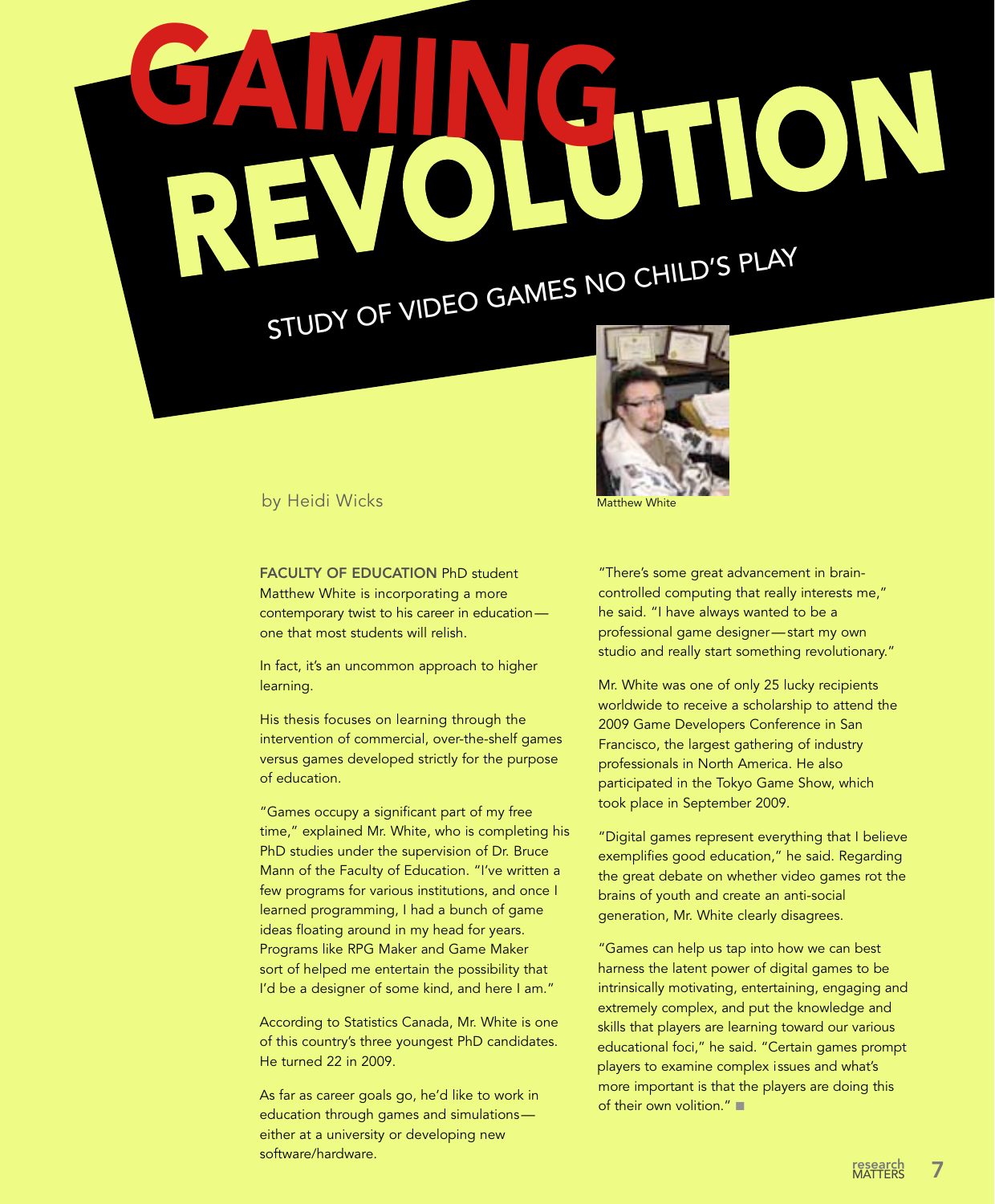### ONE-OF-A-KIND



### VISUAL ARTISTS GATHER AT GRENFELL COLLEGE TO LEARN UNIQUE PRINTING PROCESS



From left, David Scott Armstrong of York University, Professor Marlene MacCallum of Grenfell's visual arts program and Rachel Anstey, research assistant, Grenfell College, put a plate through the press.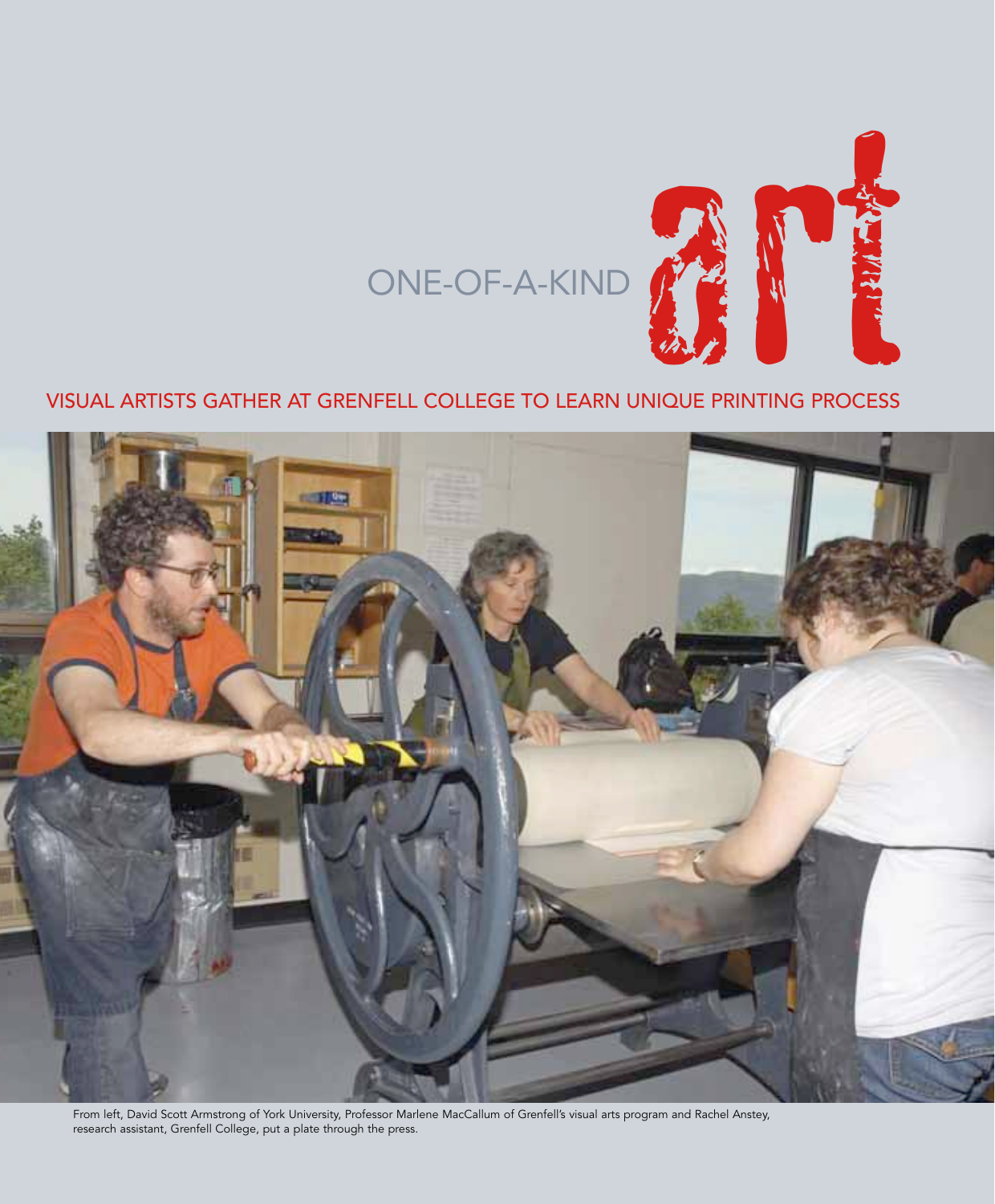# II This type of work is not being done anywhere else. II

#### by Pamela Gill

VISUAL ARTISTS from all over North America are turning to experts in western Newfoundland to explore a one-of-its-kind process that is being done only at Sir Wilfred Grenfell College, Memorial's campus in Corner Brook.

Specifically, the artists are interested in exploring and learning more about four-colour photogravure. Photogravure is a historical photographic process which combines traditional intaglio, or etching, techniques with photography to create a print that has the qualities of both an etching and a photograph.

"We're basically taking a digital photo and converting it back to analogue – we're reversing the typical process," said Marlene MacCallum, professor of visual arts at Grenfell College, who began to develop her photogravure printing practice in 1993.

Prof. MacCallum, along with visual arts faculty members professors David Morrish and Pierre LeBlanc, has conducted workshops on the process, thanks to a multi-year Social Science and Humanities Research Council of Canada (SSHRC) Research/Creation Grant.

Their project is titled, "Creating the visual book through integration of the divergent technologies of photogravure and digital processes." Their workshop, held in August 2009, marked the halfway point in their research and is part of the knowledge mobilization and dissemination of the project.

The trio attracted attention from all over the country and the United States, drawing participants from York University, University of Alberta, the University of Toronto, the Nova Scotia College of Art and Design, and Crown Point Press in San Francisco.

Also contributing to the five-day workshop were Grenfell research assistants Jackie Barrett and Rachel Anstey.

"This type of work is not being done anywhere else," said Asa Muir-Harmony of Crown Point Press, whose workshop and press in California is dedicated to the creative process and the art and craft of printmaking, primarily etching. "I'm excited to see how I can integrate what I've learned here in my own set up."

Grenfell experts showcased the entire process of creating a four-colour photogravure from the starting point of a digital file to the final stage of a traditionally printed four-colour photogravure print. In essence, the group of artists started with a digital image and produced colour separations which were used traditionally in the intaglio printmaking process.

The Research/Creation Grant is one of SSHRC's newer granting initiatives and was established as a pilot program in 2004. Profs. MacCallum, Morrish and LeBlanc were the first Memorial faculty members to receive one of these grants when they were awarded \$146,000 for their collaborative initiative. In their research, they explore how historical and contemporary technologies co-exist and expand on each other's limitations. The impact of integrating the different tools/technologies is considered in all stages of the work, from the initial genesis through to transmission to the audience and its reception.

The objective is to investigate the creation of book works and other forms of sequential imagery using an integrated approach to the technologies of printmaking, photography and digital imaging. ■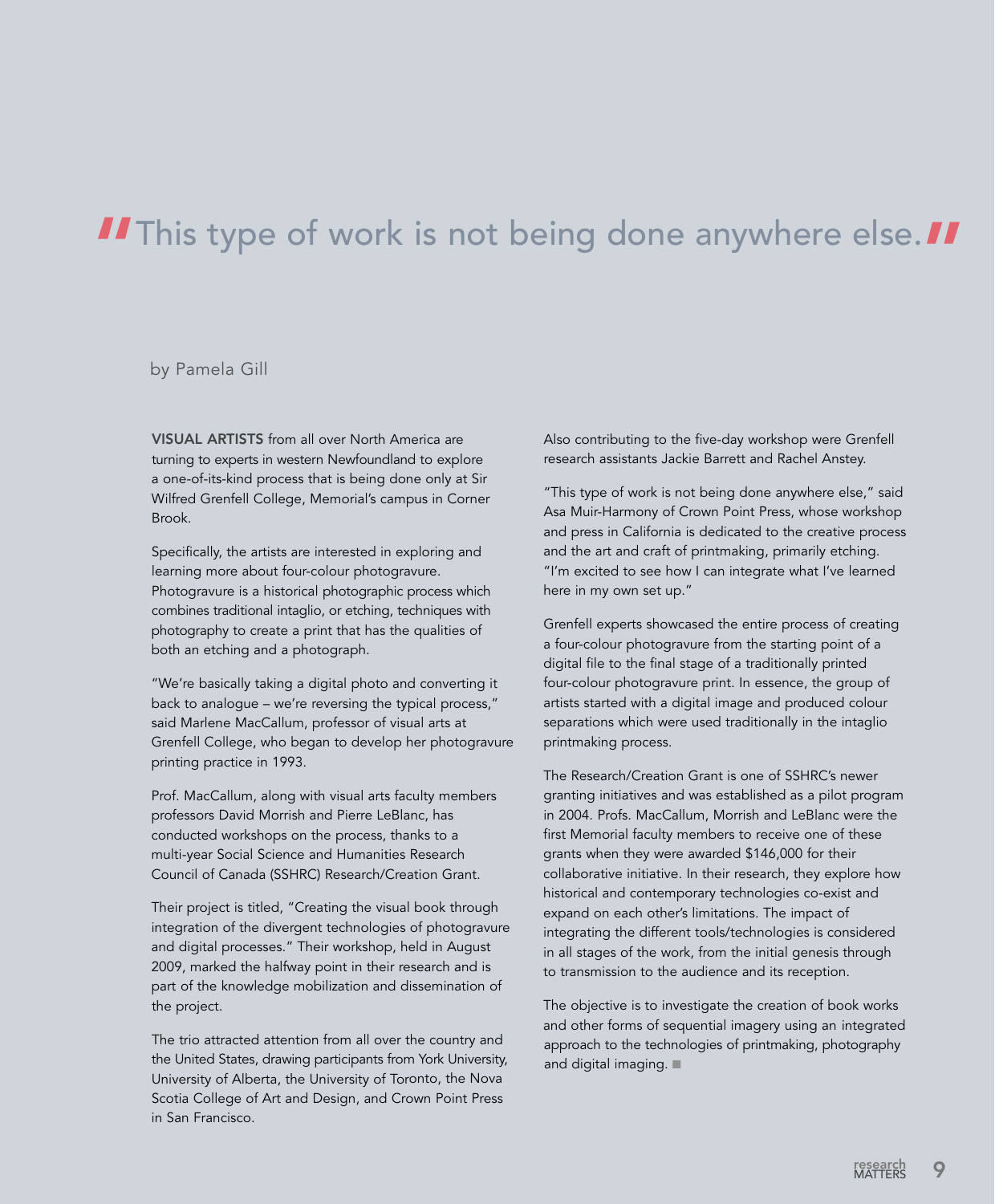### RESEARCHERS EXPLORE WAYS OF LIN RESEAR CHERS EXP LORE WAYS OF LIVING WITH CHRONIC PAIN relief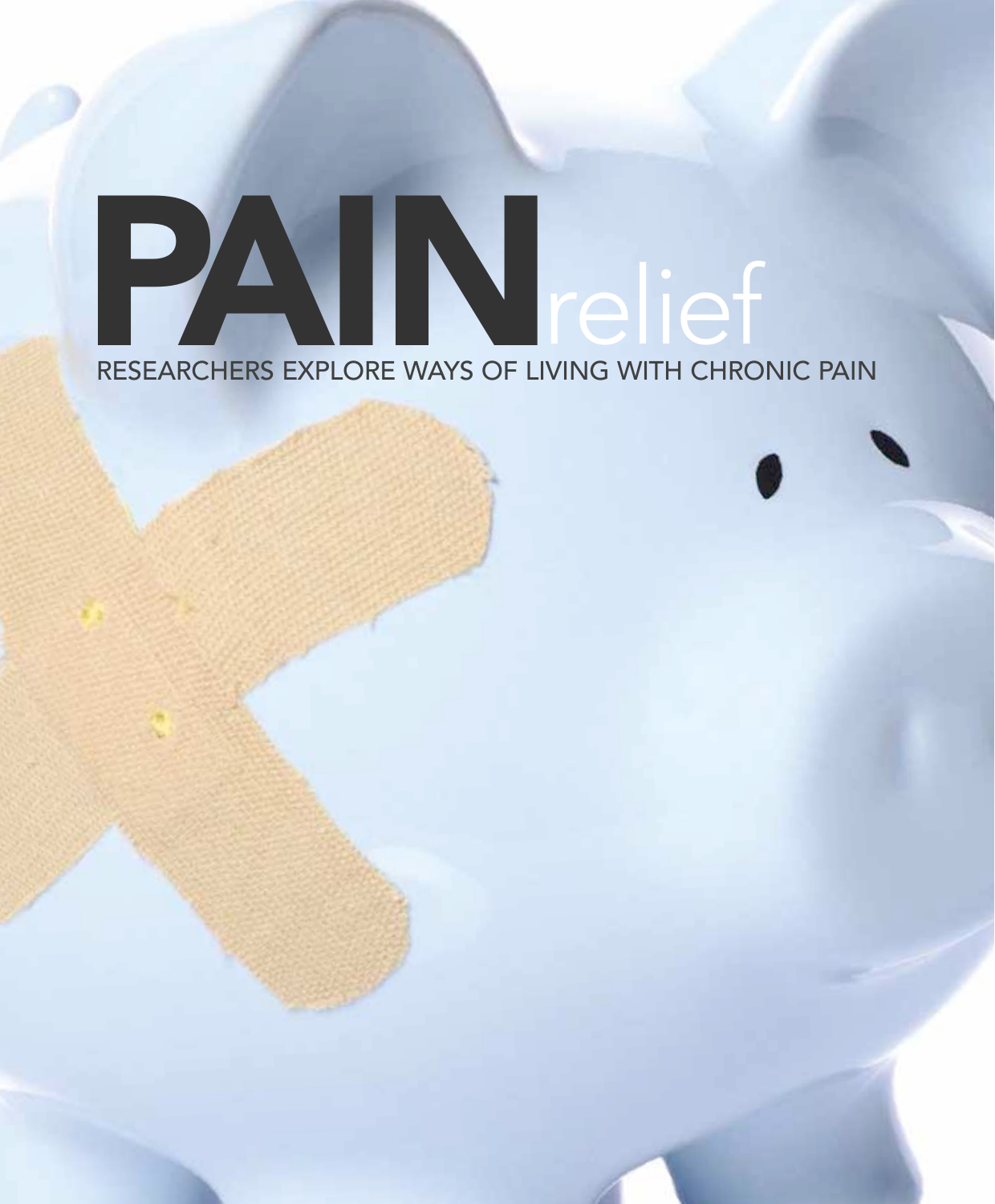

Drs. Sandra LeFort and Shirley Solberg

One in five people in the province suffer from chronic pain and that chronic pain costs Newfoundland and Labrador an estimated \$1.5 billion a year.

#### by Sharon Gray

TWO RESEARCHERS from Memorial's School of Nursing are leading one part of a five-year \$2.5 million project to address the issues of chronic pain management.

Theme One of this six-themed project, organized by the Community Alliances for Health Research and Knowledge Translation on Pain (CAHR), is titled "From the ground up: Alliances to address chronic pain in the community." CAHR-pain is a Canadian research network funded by the Canadian Institutes of Health Research to provide knowledge translation to communities in the area of pain.

Team leaders for Theme One are Drs. Sandra LeFort and Shirley Solberg from Memorial, and Dr. Thomas Hadjistavropoulos of the University of Regina's Centre on Aging and Health. Additional collaborators are from the Atlantic provinces.

The team has also partnered with Lynn Cooper of the Canadian Pain Coalition, an advocacy group for pain patients, as well as with Carol Stanley of the Newfoundland and Labrador Long Term Pain Association.

The project will engage communities of chronic pain sufferers and families as well as providers of health care and relevant organizations in participatory action research to explore the chronic pain experience, the needs of people with chronic pain and what services, supports and resources need to be provided.

"We are conducting an in-depth review of the scientific, policy and lay literature to identify existing resources and emerging technologies for both patients and providers of care, and best practice and models of community-based care for chronic pain," explained Dr. Solberg.

"We are holding focus groups with people who have chronic pain and their families to identify the major issues they face and then work on strategies to improve pain management approaches for them," added Dr. LeFort.

The Newfoundland and Labrador Long Term Pain Association is a group of people with chronic pain who are working to reduce waiting lists, increase available treatment resources and improve access to medications. The association states that one in five people in the province suffer from chronic pain and that chronic pain costs Newfoundland and Labrador an estimated \$1.5 billion a year, more than heart disease, cancer and AIDS combined.

Dr. LeFort said one of the goals of the project is to develop a tool kit to help people with chronic pain learn ways of dealing with it.

"There's a lot of information out there, but people aren't accessing it," she added. ■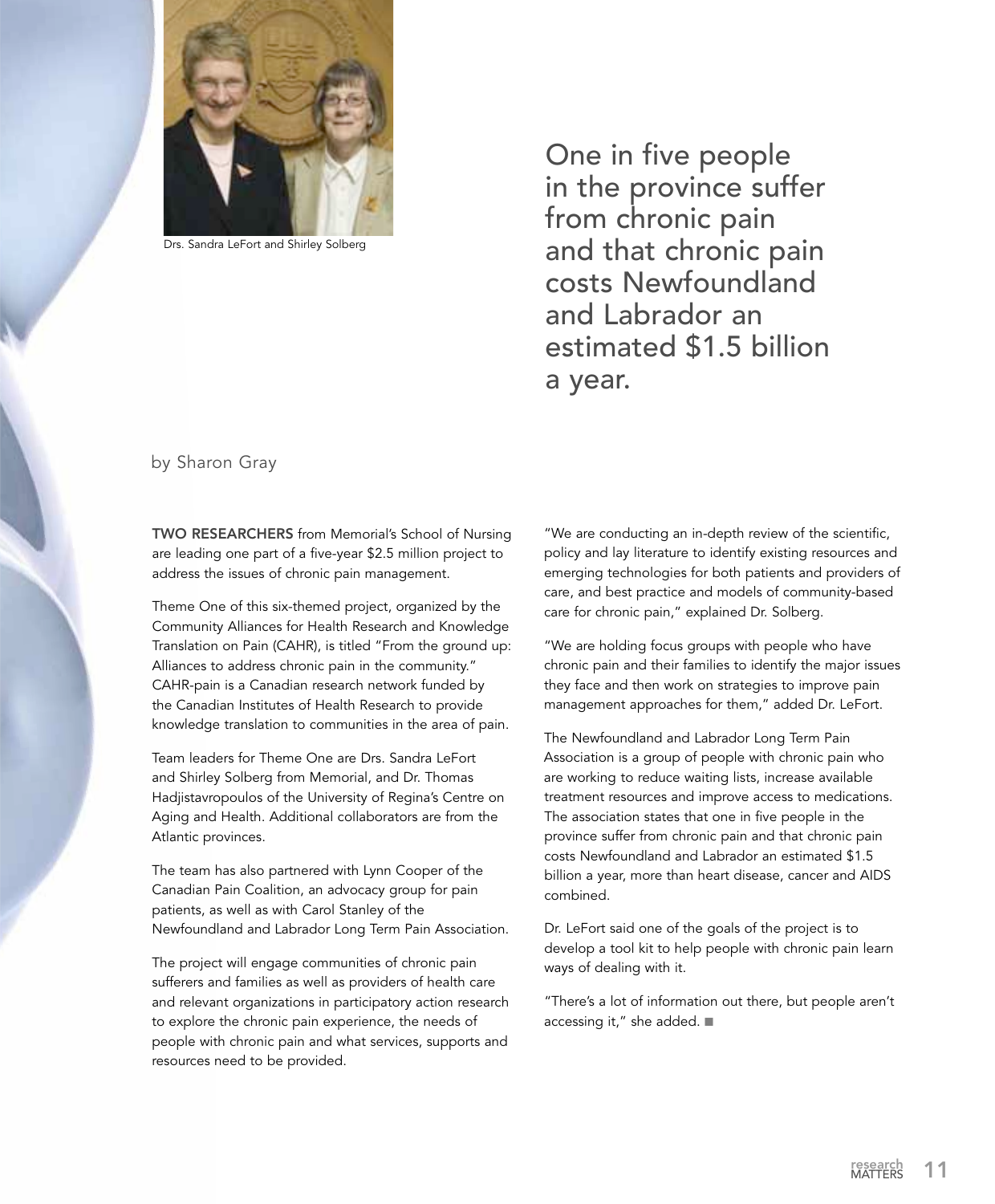### PIO NE ANTONICO TAKING A LE AP INTO T HE WORLD OF ON LINE LE ARNING E R AVIRTUAL

by Courtenay Griffin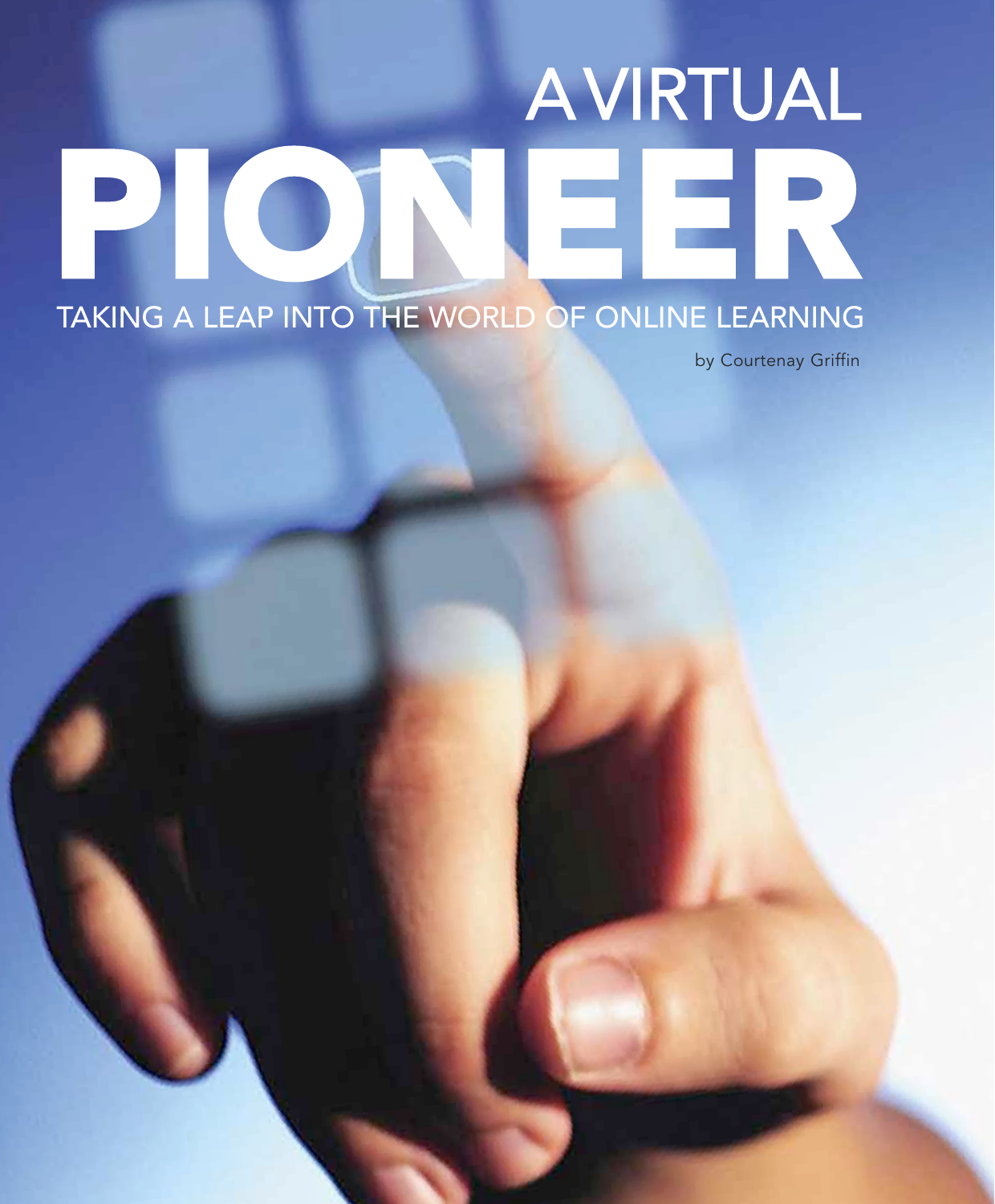MARLENE BROOKS IS NOT A GAMER. But now she finds herself immersed in a virtual world in which you can be anything you want, create whatever you want, and socialize with people from around the world.

"I never played games— I can remember when my brothers would play Battleship for hours, but it was something I was just not interested in," said Ms. Brooks, of Memorial's Distance Education and Learning Technologies. "But almost three years ago I was introduced to the virtual world of Second Life."

On her first visit to this online 3D environment, Ms. Brooks took notice of Harvard University's presence and their application of virtual world technology for law students. As an adult educator, she was intrigued by the potential use of Second Life as a teaching and learning tool, and found herself asking questions that she wanted answered. What was the purpose of such an environment? How can it be effective as a teaching tool? And how can educators leverage this environment to engage students in their learning at Memorial?

In 2007, she began her first year of research completely immersed in the Second Life environment, abandoning her real life to explore and answer these questions. More than two years later she is still exploring, but she's not the only one. There are currently more than 6,000 educators and researchers in universities, colleges, and business training programs around the globe who are also examining the use of virtual world technology for teaching and learning.

"At Memorial, we have integrated Second Life into several courses in various disciplines such as engineering, business and women's studies," said Ms. Brooks. "Our team at DELT provides the land, materials and knowledge of Second Life, while faculty members supply the content expertise."

She and her team won a national

award from the Canadian Network for Innovation in Education with the Faculty of Engineering and Applied Science for the integration of Second Life in an engineering course. Since then, she's been contacted by educators from Australia, Brazil, England, France and other countries who are fascinated with her work in pioneering Second Life as an educational tool.

"I have learned there are a number of ways to use virtual world environments to enhance student learning, where students are active rather than passive learners," she said.

As a researcher, Ms. Brooks' focus is on enhancing the university experience for students through the creation of immersive teaching and learning environments. Her aim is to promote virtual world technology as an opportunity for students to get excited about their learning and to realize that learning can be fun.

"Learning is more than paper and pencil, multiple choice tests and writing papers," she added. "And we are only at the beginning of our exploration with this technology. What we create now will appear modest to what we will be able to create in the future…as technology improves along with our understanding." ■

There are a number of ways to use virtual world<br>environments to enhance student learning, whe environments to enhance student learning, where students are active rather than passive learners.



Marlene Brooks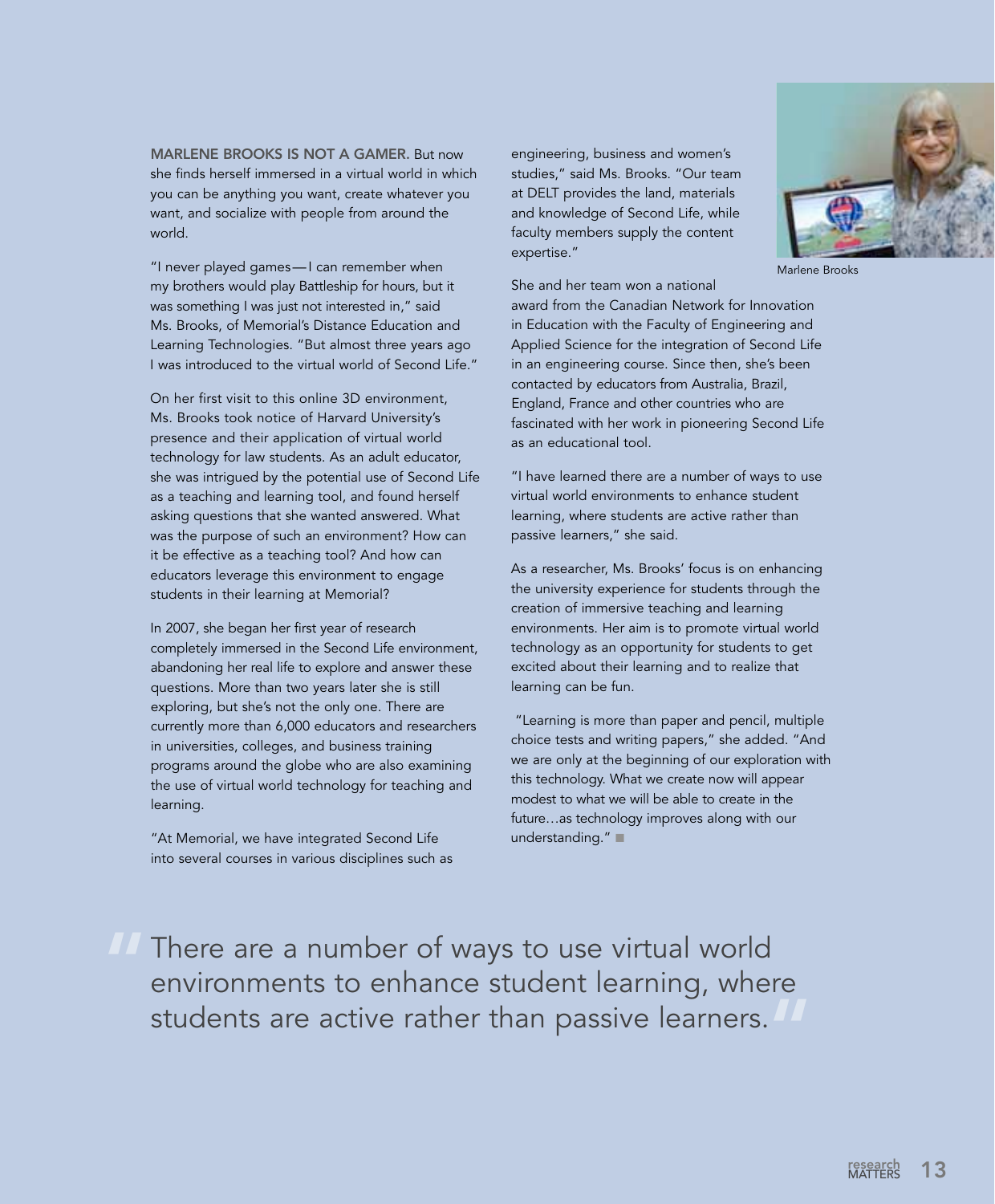Geographer Josh Lepawsky is primarily concerned with how materials designated as waste in one place become sources of value elsewhere.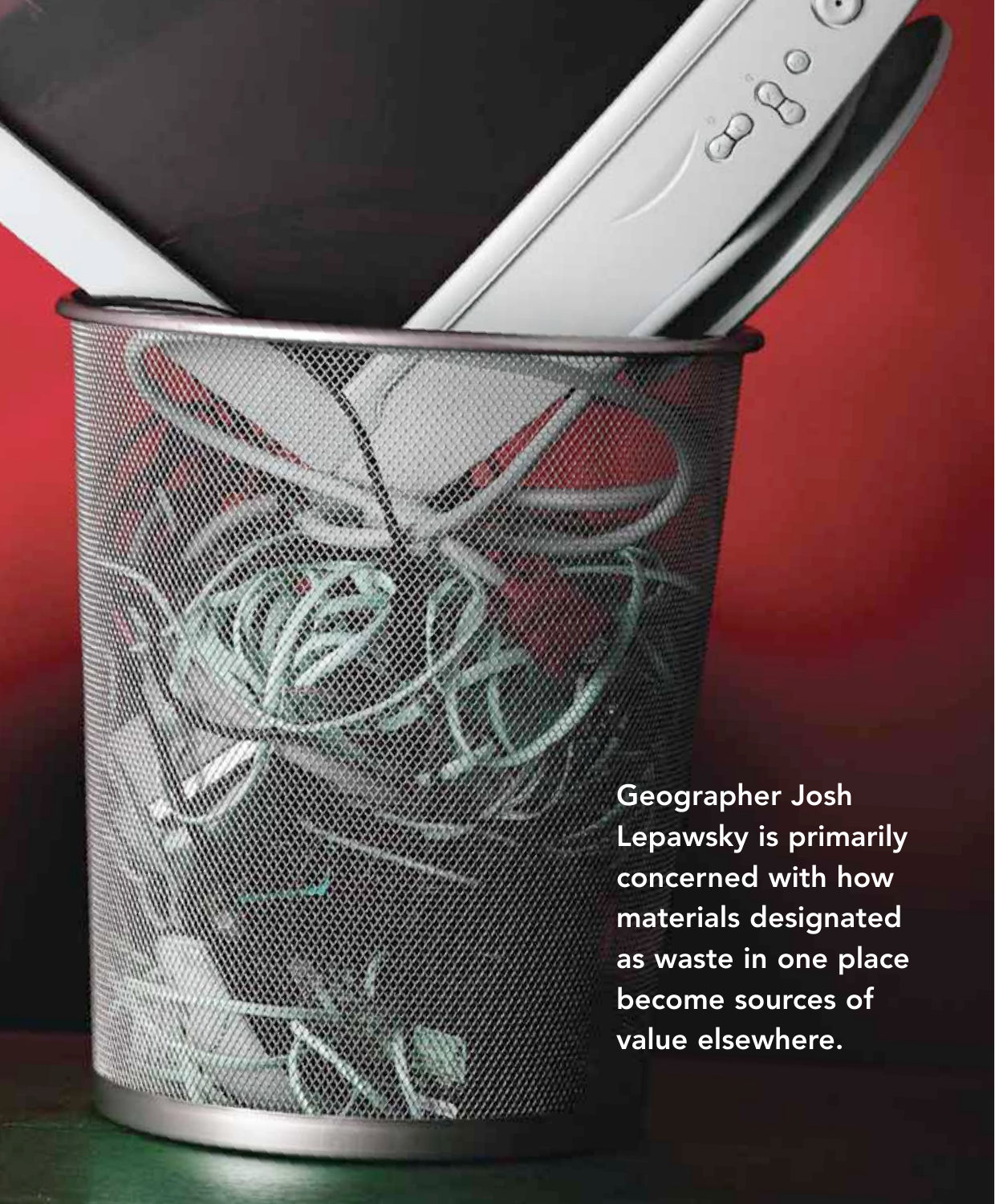

Dr. Josh Lepawsky

### **Digging** deep e-waste

### PROFESSOR PONDERS WHAT TO DO WITH ELECTRONIC TRASH

by Janet Harron

THE OLD ADAGE that one man's trash is another man's treasure is getting a new spin as a result of ongoing research in the Faculty of Arts.

And helping lead the way is the Department of Geography's Dr. Josh Lepawsky who's interested in what is happening to Canada's electronic waste.

He has been awarded a Canadian Environmental Research Grant by the Social Sciences and Humanities Research Council of Canada (SSHRC) for a project titled Blurred Borders: Mapping Canada's Role in the International Trade and Traffic of Electronic Waste.

The grant of \$248,000 over three years is funding fieldwork for himself and graduate students in Singapore, Bangladesh and Kenya. Dr. Lepawsky received the grant earlier this year.

Much of Canada's electronic waste ends up in developing countries where working machines and parts are re-invented, sometimes re-configured, while plastics and aluminum are melted down and used in new products. The environmental and health effects of this phenomenon are well documented but there is another side to the story.

Electronic waste materials, although highly toxic, are crucial for the survival of domestic industries in countries such as Kenya and Bangladesh, and are a significant source of employment, said Dr. Lepawsky. The establishment of international conventions to halt such trade results in a tangle of issues and questions — all of which Dr. Lepawsky hopes to answer in his research.

He is primarily concerned with how materials designated as waste in one place become sources of value elsewhere. Although waste itself falls under provincial jurisdiction in Canada, there are federal regulations over the import and export of hazardous materials. Canada is a signatory to international conventions that ban exporting such materials as e-waste. However, bilateral trade agreements do allow shipment of such materials to the United States which in turn acts as a gateway to developing countries.

Criminal Intelligence Service Canada (CISC) names e-waste as an important revenue stream for organized crime. As part of his project Dr. Lepawsky hopes to examine closed case files to determine generic patterns detailing what criminal organizations are involved and what international connections they are using.

There is currently no way of knowing exactly how much and what kind of e-waste is exported from Canada because of the way in which trade data is collected. But there is no such grey area in terms of its economic benefits to developing countries. In some cases, Dr. Lepawsky said, those selling the recycled raw materials are enjoying profit margins approaching 300 per cent whereas the original manufacture of a computer monitor might have made a profit margin of three to five per cent.

"This is exactly why this research is so important separating the economic from the moral is not a realistic description or assessment of the actual situation on the ground," said Dr. Lepawsky. "In purely economic terms the recycling of e-waste works but we have to consider the consequences of the atrocious health and environmental conditions as well." ■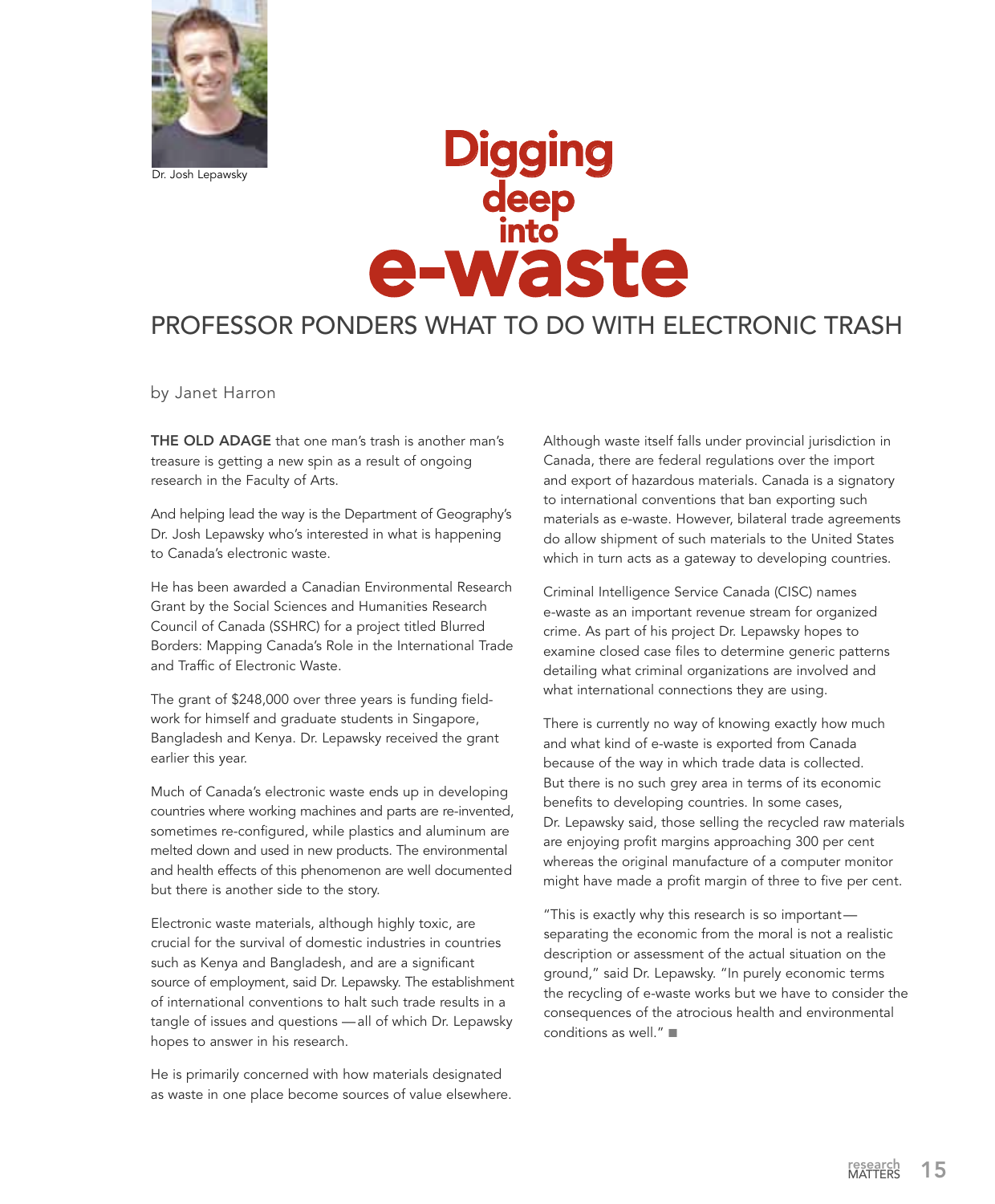# Only known solution

### MEDICAL RESEARCHERS LOOK FOR BETTER ANSWERS REGARDING LUNG TRANSPLANTS

### by Sharon Gray

MEDICAL RESEARCHERS Drs. Bridget Fernandez and Michael Woods are doing leading edge genetic research on pulmonary fibrosis, a condition that is not strongly genetic in most populations. But in Newfoundland it's a different story, and that difference may lead to finding a more effective therapy.

Pulmonary fibrosis causes abnormal formations of fibre-like scar tissue in the lungs. As the disease progresses, lung tissues thicken and become stiff and breathing becomes difficult. To date there is no cure; the only treatment is a lung transplant.

The researchers are working with local respirologists, radiologists, pathologists and laboratory scientists to identify the gene for familial pulmonary fibrosis.

"We hope by discovering the gene's role in lung physiology it will eventually lead to more effective therapy," said Dr. Fernandez.

"Fortunately, in some cases, just because an individual has a mutated gene for pulmonary fibrosis does not necessarily mean they will suffer from pulmonary fibrosis," said Dr. Woods. "Once the gene (or genes) is identified that cause pulmonary fibrosis in these families, physicians should be able to provide more informed clinical care for family members. Without the gracious co-operation of these families none of this work can be performed."

The two researchers have garnered much support in this endeavour. The Newfoundland and Labrador Lung Association, with the Peggy Lewis Memorial Walk Committee, has committed \$110,000 over six years to support idiopathic pulmonary fibrosis (IPF) research at Memorial. The walk is a memorial to Peggy Lewis, who was just 43 years of age when she died from IPF in 1991. Her son, Chad Lewis, died at age 29 in 2002 as a result of this disease. Ms. Lewis' oldest son, Kevin Jr., was diagnosed at age 25 but

received a successful double lung transplant in 1998 and continues to do well today.

It's not the first time that pulmonary fibrosis research by Drs. Fernandez and Woods has drawn public support. The late Craig Dobbin and his wife Elaine brought this rare and deadly disease to public attention; Mr. Dobbin suffered from IPF and survived with a single lung transplant performed at the University of Pennsylvania in the mid-1990s. He eventually passed away in 2006.

And then there's Myles Burry of Wesleyville, who was 11 years old in January 2006 when he presented a \$750 cheque to Dr. Fernandez. He raised the money selling Christmas cards that he designed, all in support of research on a disease that runs in his family.

It's a familiar story to the two researchers. Work begun by Dr. Fernandez has already identified 11 Newfoundland families with a strongly genetic form of the disease. In these families, disease susceptibility is conferred by an autosomal dominant, incompletely penetrant gene.

As director of the Provincial Medical Genetics Program, Dr. Fernandez and nurse co-ordinator Barbara Noble are in close touch with families affected by familial pulmonary fibrosis. In the laboratory, Dr. Woods and his team are hard at work looking for the genes involved in this devastating disease.

Pulmonary fibrosis in Newfoundland is suggestive of what is known as "novel genetic etiology." Dr. Woods explained that known mutations in particular genes have been excluded in the Newfoundland families; the research team is now looking to determine if mutations in novel genes are causing the familial form of pulmonary fibrosis. ■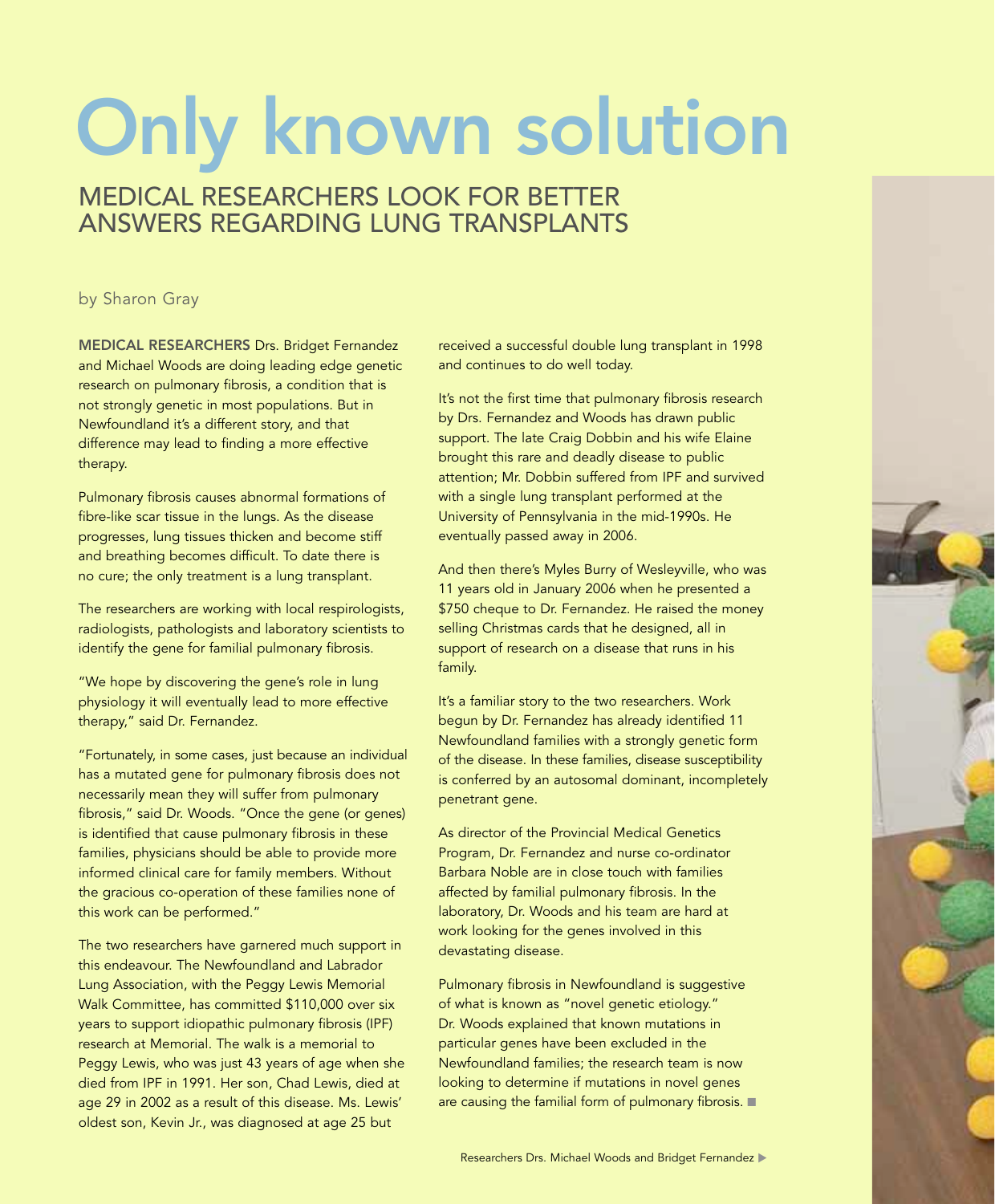We hope by discovering the gene's role in lung physiology "

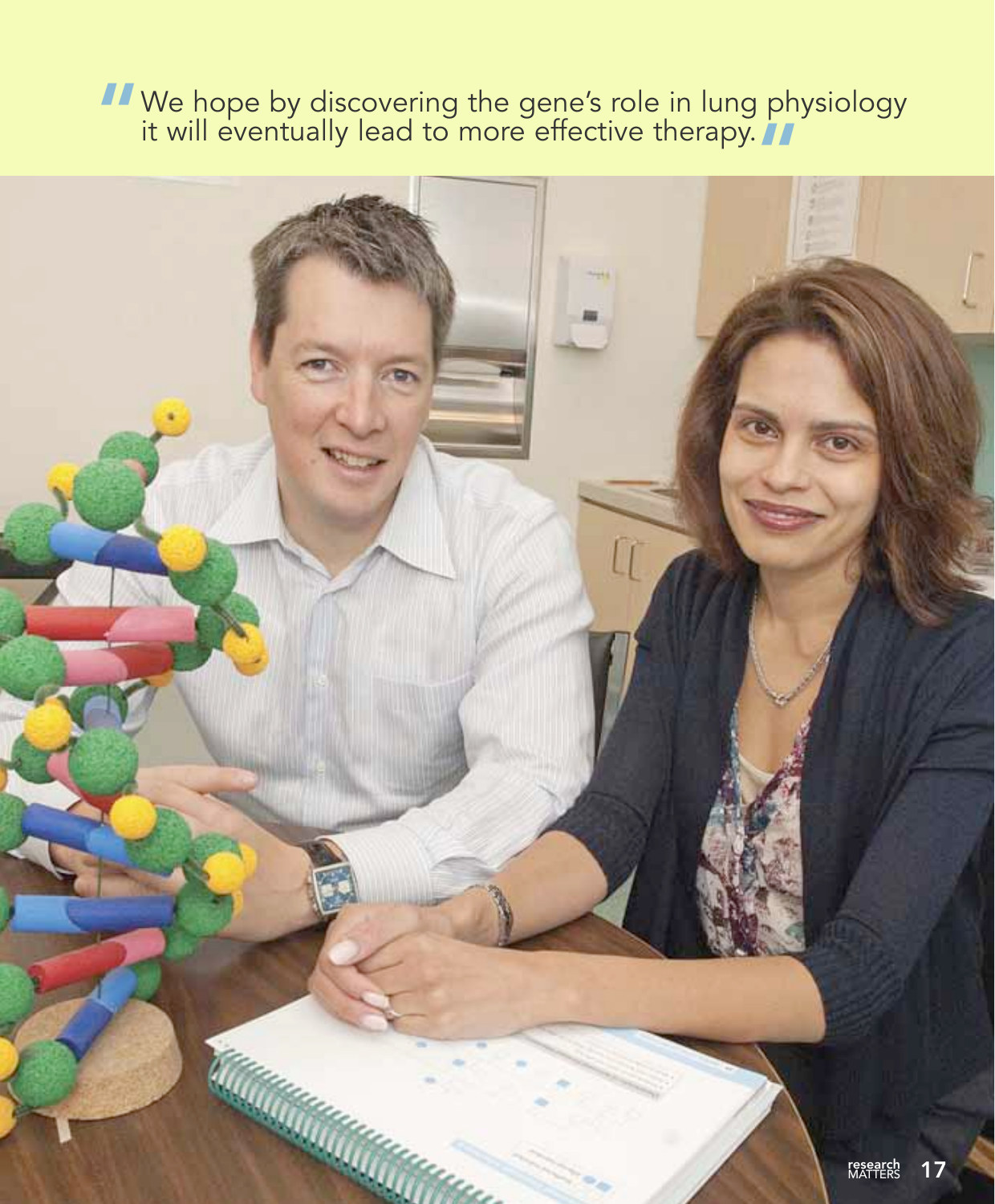### searching for SIGNS

EXPERTS EXPLORE THE LINK BETWEEN MARS AND NEWFOUNDLAND

by Jeff Green

Planetary and space exploration is thriving and Canada is playing a leading role in this initiative. |<br>|<br>|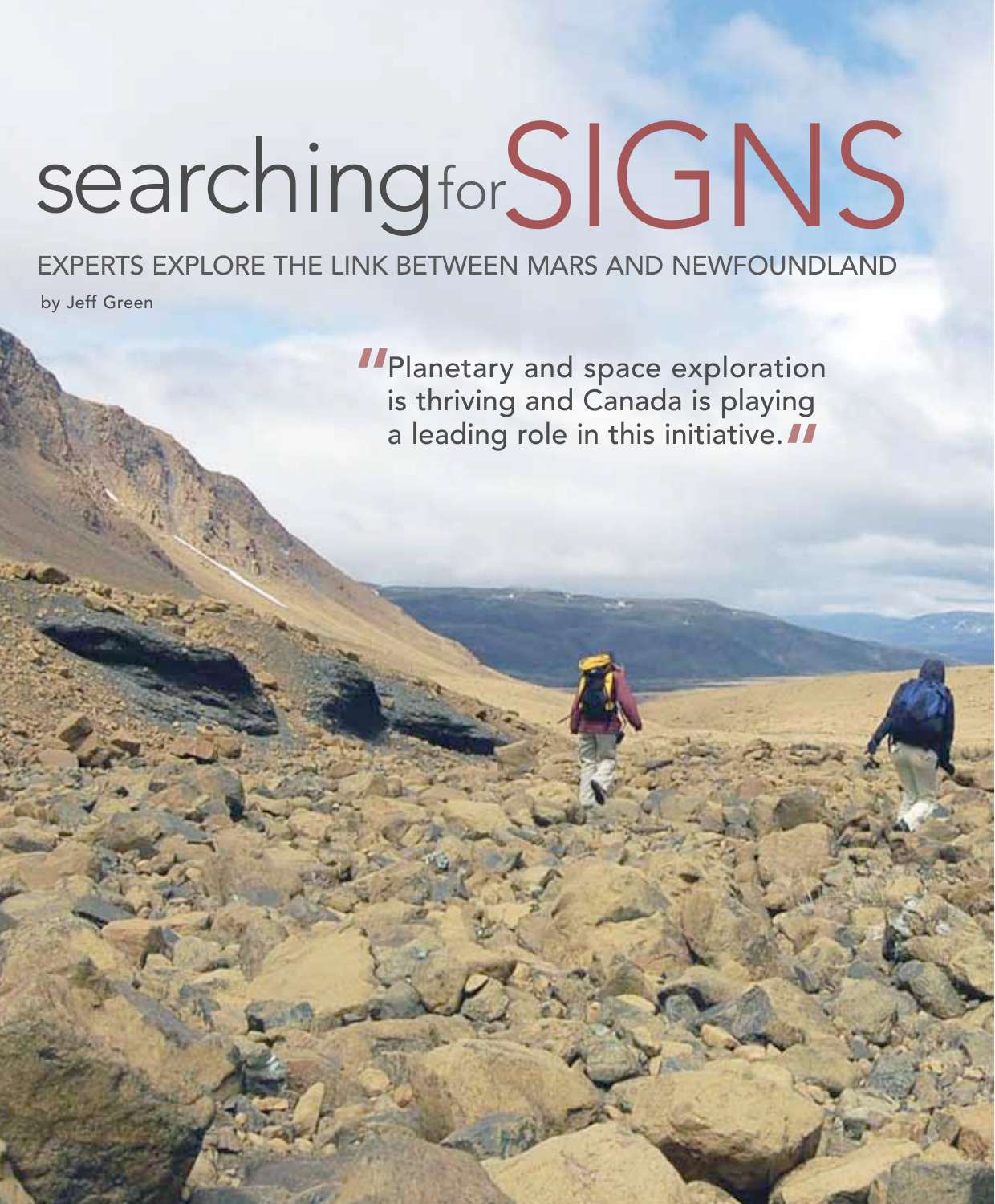

A CONTINGENT OF SCIENTISTS is using its search for small signs of life in the barren rock and waterways on Newfoundland's west coast to help guide the eventual search for subsurface life on Mars.

It is painstaking work but the end result could have far-reaching implications.

The team— made up of researchers from Memorial, the Carnegie Institution of Washington, East Carolina University and NASA — is scouring the Tablelands in Gros Morne National Park.

They're searching for microbial life to give them clues of what existence would be like on Mars— present-day or sometime in the past.

They chose the region because the rock is some of the most distinct in the world and similar to what scientists believe to be on Mars.

The area they're concentrating on is one of a handful of what are known as Mars analogue sites in Canada— and the only one in this province— which is giving experts an opportunity to approximate the geological, environmental and biological conditions on Mars.

"Planetary and space exploration is thriving and Canada is playing a leading role in this initiative," said Dr. Penny Morrill, an assistant professor from the Department of Earth Sciences and the principal investigator on the project.

Currently, there are more than 11 Canadian planetary analogue sites which are giving scientists valuable clues of life beyond Earth.

Dr. Morrill's study is attempting to figure out whether or not there are any measurable indicators of past or present life within the unique rocks on Newfoundland's west coast.

In particular they're interested in sites where a chemical reaction known as serpentinization would have taken place. That's a reaction between groundwater and a special kind of rock called peridotite which is rich in iron and magnesium.

It originates from the Earth's mantle.

"This type of rock is observed mainly on the ocean floor. However, there are a few rare continental locations where present-day serpentinization is occurring, and the Tablelands in Gros Morne National Park is one such location. It is of interest because peridotite is also found on Mars," explained Dr. Morrill, who is also a NASA Astrobiology Institute (NAI) collaborator.

"The serpentinization reaction produces hydrogen gas and groundwater with high pH values similar to that of household bleach. Hydrogen gas is very energy rich for microorganisms, but not every micro-organism can live in these high pH conditions."

Finding rocks from the Earth's mantle on a continent is rare so the team of scientists jumped at the opportunity to comb the Tablelands region.

"In the case of Newfoundland, approximately 500 million years ago the ancient Iapetus Ocean began to close due to a process known as plate tectonics," explained Dr. Morrill. "During this process rocks from the mantle were emplaced on the continental crust now known as western Newfoundland.

"During the last glaciation period fresh unaltered rock was exposed to groundwater and this provided the starting materials for serpentinization."

Dr. Morrill is particularly interested in gases produced by micro-organisms such as methane, as well as chemical and isotopic signatures of biological reactions.

"Methane has been detected in the Martian atmosphere, but it is not known how the methane was formed," she noted.

"Preliminary data showed that there was a great deal of microbial life living in the high pH springs of the Tablelands," Dr. Morrill added. "The next step is to identify what micro-organisms can survive in these conditions and determine how they harness their energy for growth and survival in high pH waters."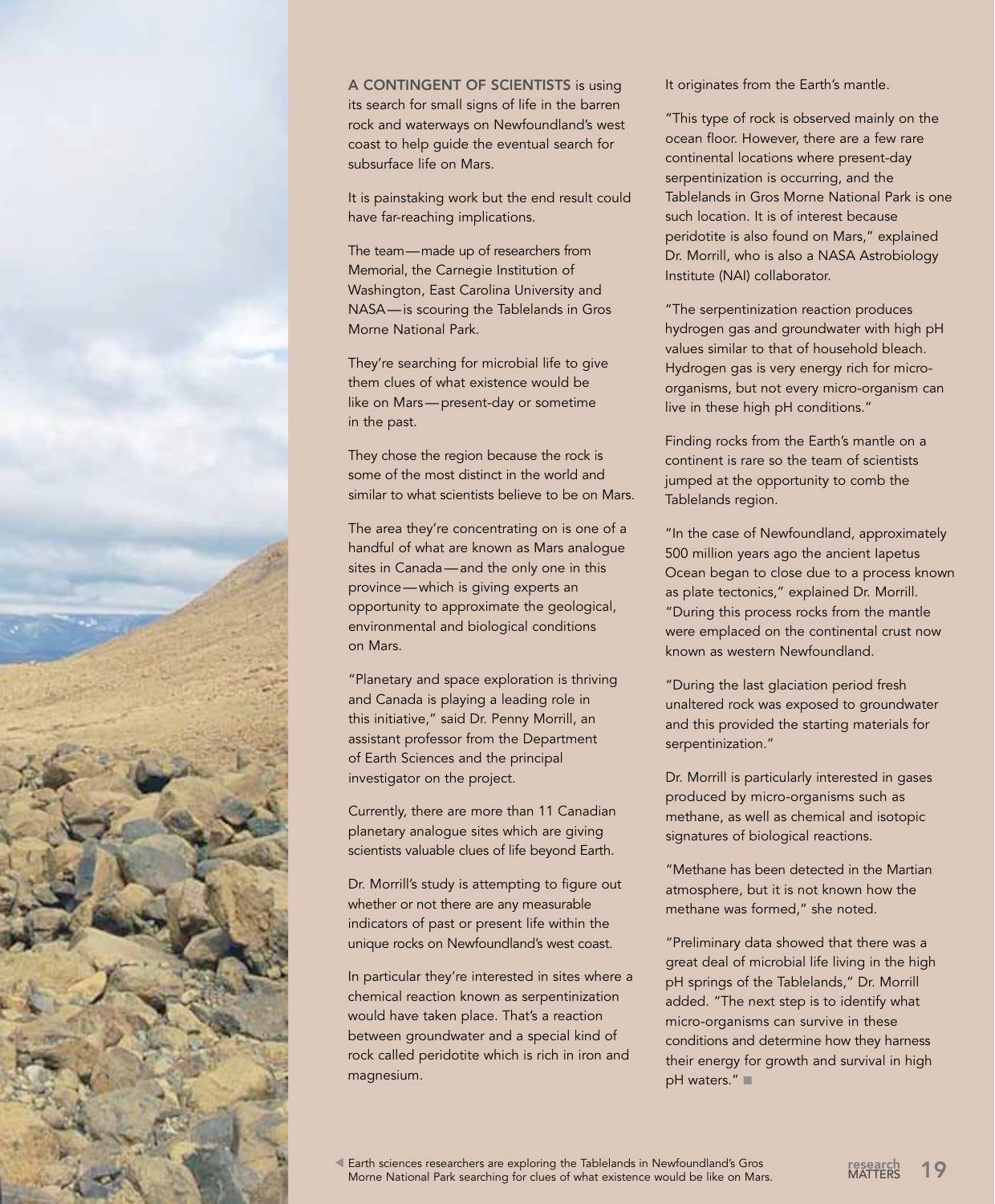## UNDER SEA *the*

MEMORIAL LEADS INNOVATIVE STUDY OF SEABED ACTIVITY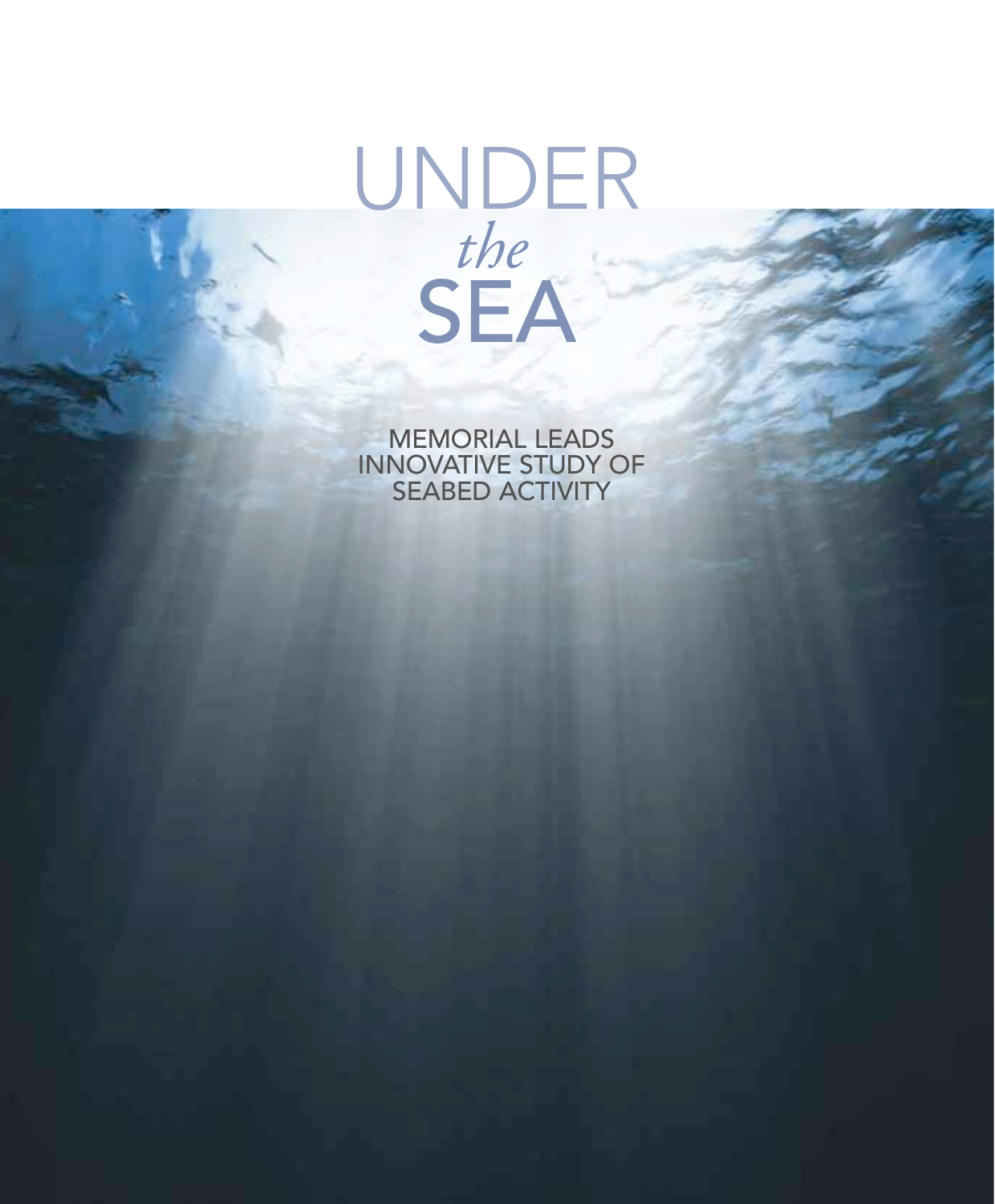

Dr. Vlastimil Masek

The overall objective is to enhance the ocean technology sector in Atlantic Canada through developing novel, environmentally neutral platform ocean technologies.  $II$ "

#### by Kelly Foss

A TEAM OF UNIVERSITY RESEARCHERS will soon have a new way to observe what takes place on the ocean floor.

Led by Associate Professor Dr. Vlastimil Masek, the Ocean Network Seafloor Instrumentation Project, which commenced in 2007, is a five-year multidisciplinary research and development project to design, fabricate and validate a seafloor array of wireless marine sensors for use in monitoring seabed processes, including applications such as geological imaging and earthquake detection.

The project team includes researchers from the Faculty of Engineering and Applied Science, as well as the departments of Earth Sciences and Physics and Physical Oceanography. The team also includes technical staff from the St. John's-based company, Rutter Inc.

The end result will be the creation of individual compact and low-cost sensors, called SEAformatics pods, which can self-power through ocean bottom currents, and communicate with each other and with the Internet, allowing observation of the ocean floor from shore.

"The overall objective is to enhance the ocean technology sector in Atlantic Canada through developing novel, environmentally-neutral platform ocean technologies," said Dr. Masek. "The pod will contain ocean bottom sensor technologies for long term use in harsh marine environments; a device to harvest energy from ocean floor currents to power marine technologies; a wireless networking system to enable communication of marine data to end users and data compression algorithms to process vast quantities of seismic and other marine data."

Initially the pod was envisioned as a seismic platform targeted toward geological imaging, tsunami warnings and seismic monitoring applications. However, it has been designed with a number of generic sensor interfaces to allow the attachment of third-party equipment for use in other applications.

Examples of such alternate uses include underwater surveillance and port security or as recharge and data upload nodes to prolong deployment of autonomous underwater vehicles. The pods could also be used by oil exploration and production companies as part of a smart oilfield monitoring network.

"The traditional approach to ocean observing has utilized stand-alone moorings that were later recovered to obtain the recorded data," said Dr. Masek. "These systems provide no real-time information and do not allow end users to interact with the sensing equipment. Equipment malfunctions cannot be detected until the mooring is recovered and large data gaps result. As well, battery life and on board data storage is finite, which limits deployment duration. The SEAformatics project attempts to bridge the gap between the traditional approach and cabled observatories which are costly to build and maintain and do not work well in areas where seabed conditions present a danger to the telecommunications cable."

Dr. Masek said the project is challenging, but in the end will produce a system with a broad range of applications in the ocean that will improve the understanding of the seabed and the ocean above.

The SEAformatics project has received about \$3.2 million in federal, provincial and industry support. ■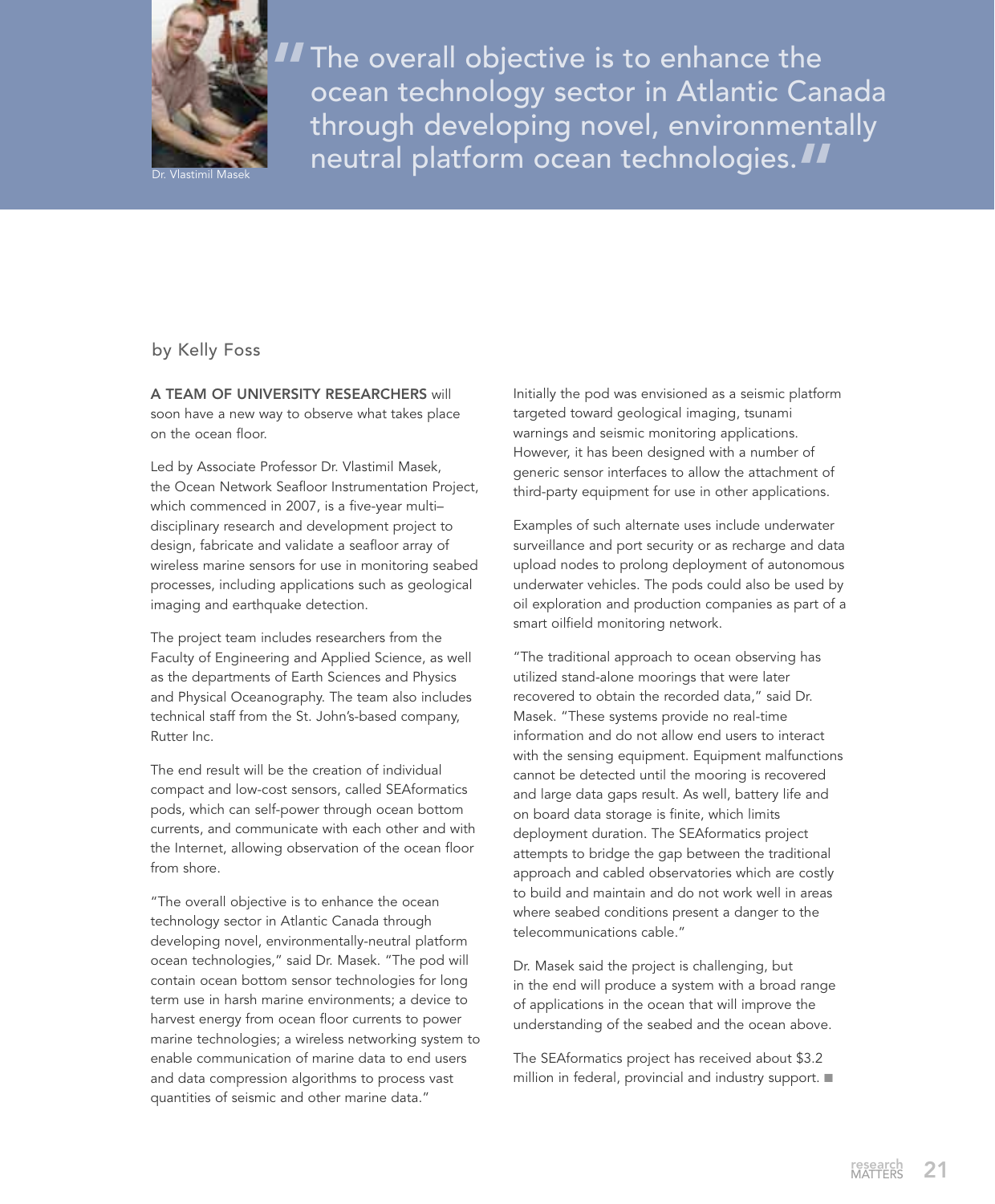

II Strong auditor monitoring should help prevent financial reporting failures that can have catastrophic social and economic consequences. II

# AUDITING

AUDIT CHECKLIST

Audit Satisfactory

dit Satistanances<br>Joncomformances<br>Observations Made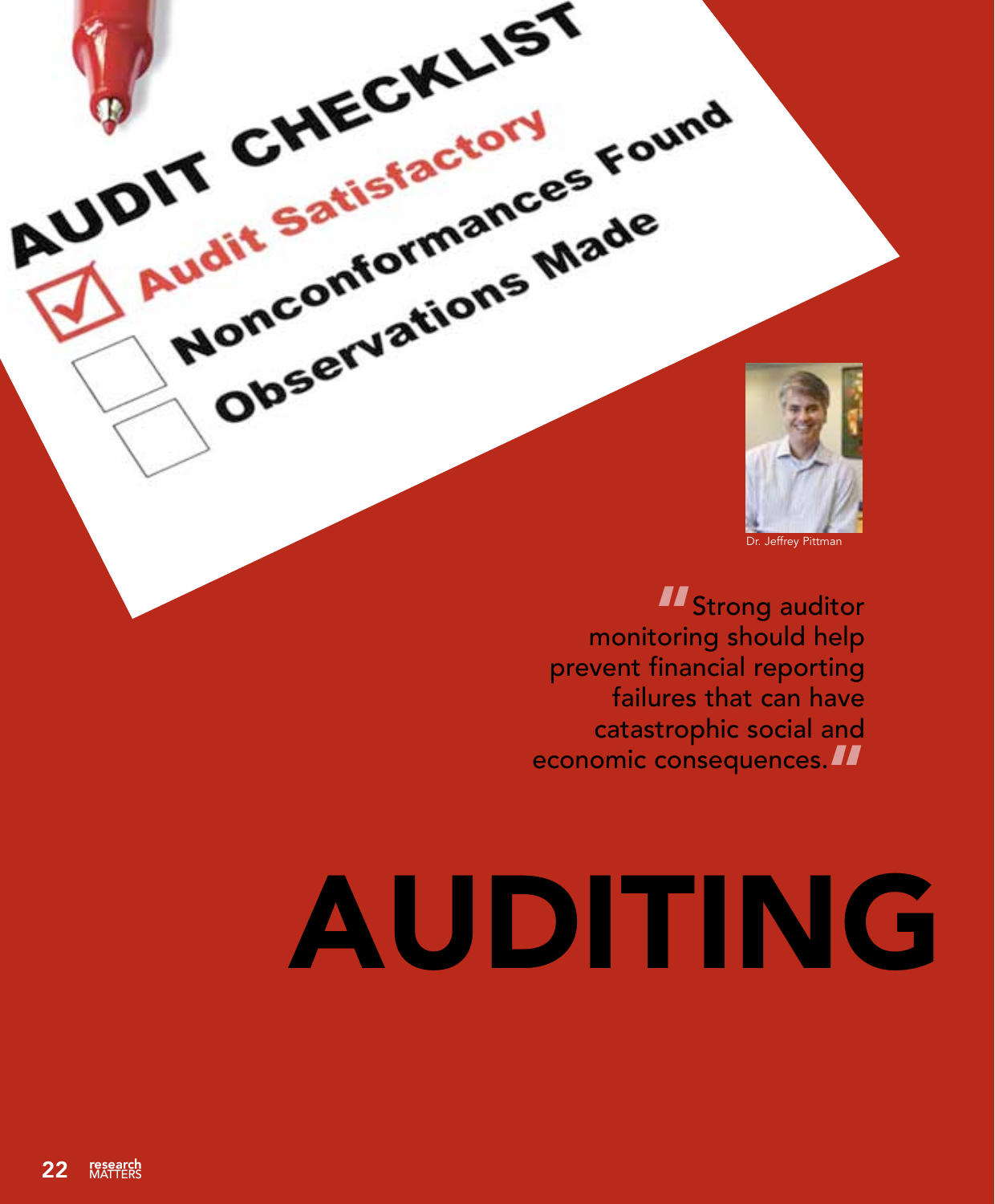#### by Meaghan Whelan

IN THE AFTERMATH of the surge in high-profile financial reporting failures worldwide around the turn of the century, countries eager to restore investor confidence in their capital markets began to implement major reforms to regulations governing the external monitoring of public company auditors.

Auditors are hired by organizations to review their financial statements to improve their reliability such that the public is not misled. As such, they are required to be unbiased and independent in their evaluations.

In the United States, the auditing profession recently shifted from a peer-review model to government oversight of public company audits through the Public Company Accounting Oversight Board (PCAOB).

"The regulatory changes that created the PCAOB were supposed to improve transparency, and Dr. Clive Lennox, a colleague from Nanyang Technological University in Singapore, and I were interested in exploring whether these changes were actually effective," explained Dr. Jeffrey Pittman, CMA professor of accounting in Memorial's Faculty of Business Administration.

"This is important since strong auditor monitoring should help prevent financial reporting failures that can have catastrophic social and economic consequences.

"The old system relied on peer review, which Congress, media and many others saw to be a 'you scratch my back, I'll scratch yours' situation," Dr. Pittman added. "From the perspective of

the organizations to be audited, however, the peer review system was considered to be informative because the reports contained both an overall opinion on the audit firm's quality and an evaluation of its quality control systems."

The new PCAOB inspections fail to provide that information and Drs. Lennox and Pittman's research suggests that audit clients do not perceive that these reports are valuable for signaling audit quality.

In Canada, auditors are inspected by the Canadian Public Accountability Board (CPAB). It issues general reports on audit firms operating in this country, which some critics believe doesn't go far enough in fostering transparency.

Dr. Pittman's research on the regulatory transition in the US implies that capital market participants would ignore PCAOB-style inspection reports even if they were available.

"Although the regulatory system governing external auditing is still relatively new, there are some indications at this early stage that it is strengthening auditing in Canada," Dr. Pittman concluded.

"Auditing the auditors: Evidence on the recent reforms to the external monitoring of audit firms" will be published in a forthcoming issue of the Journal of Accounting and Economics.

Memorial awarded Dr. Jeffrey Pittman the President's Award for Outstanding Research this year and the Petro-Canada Young Innovator Award in 2005. ■

### EXPLORING THE IMPACT OF REGULATORY CHANGE ON PROFESSIONAL AUDITORS the auditors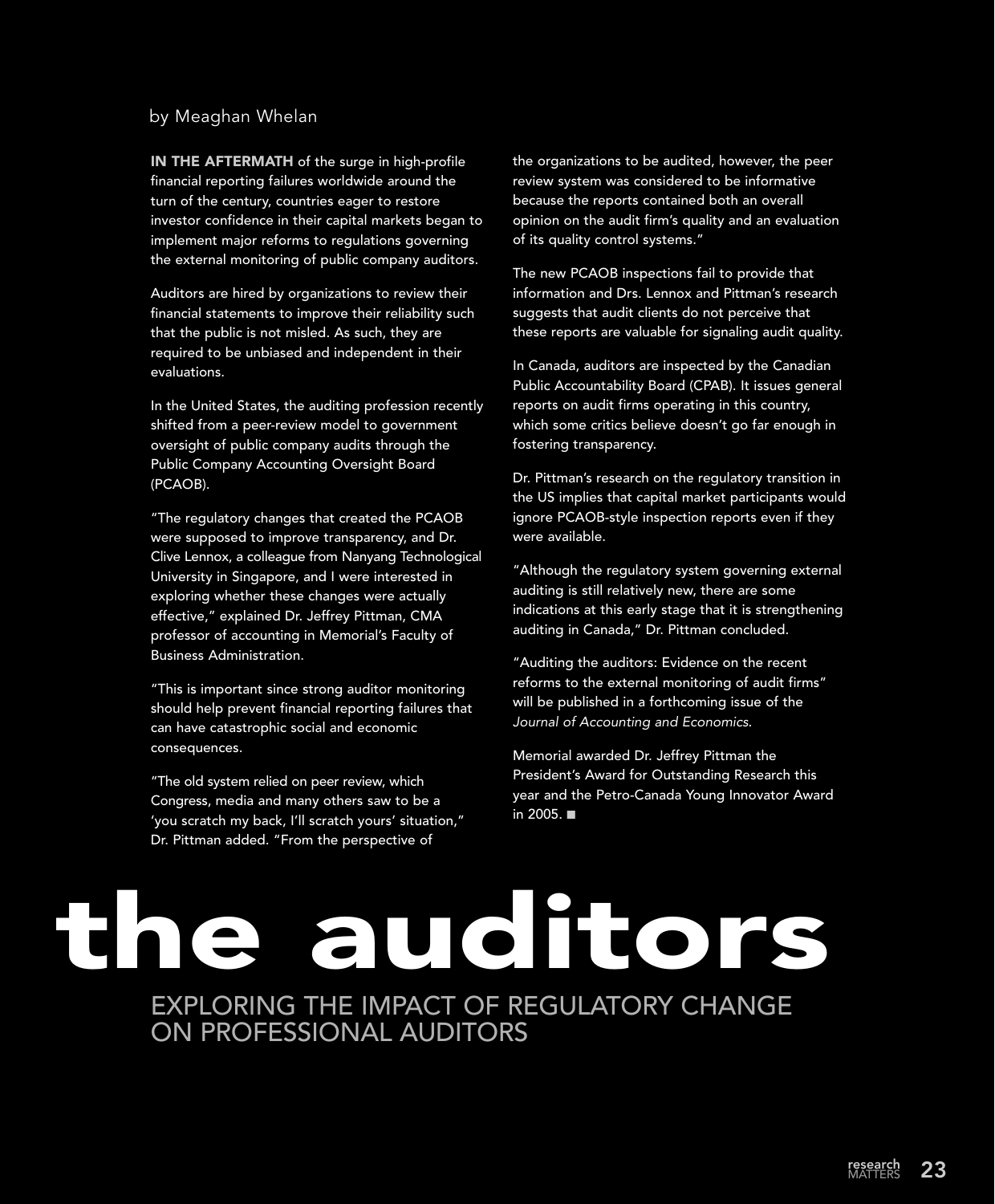Dr. Aimée Surprenant is hoping her findings will be used to improve the lives of seniors and is trying to establish links with health based professionals.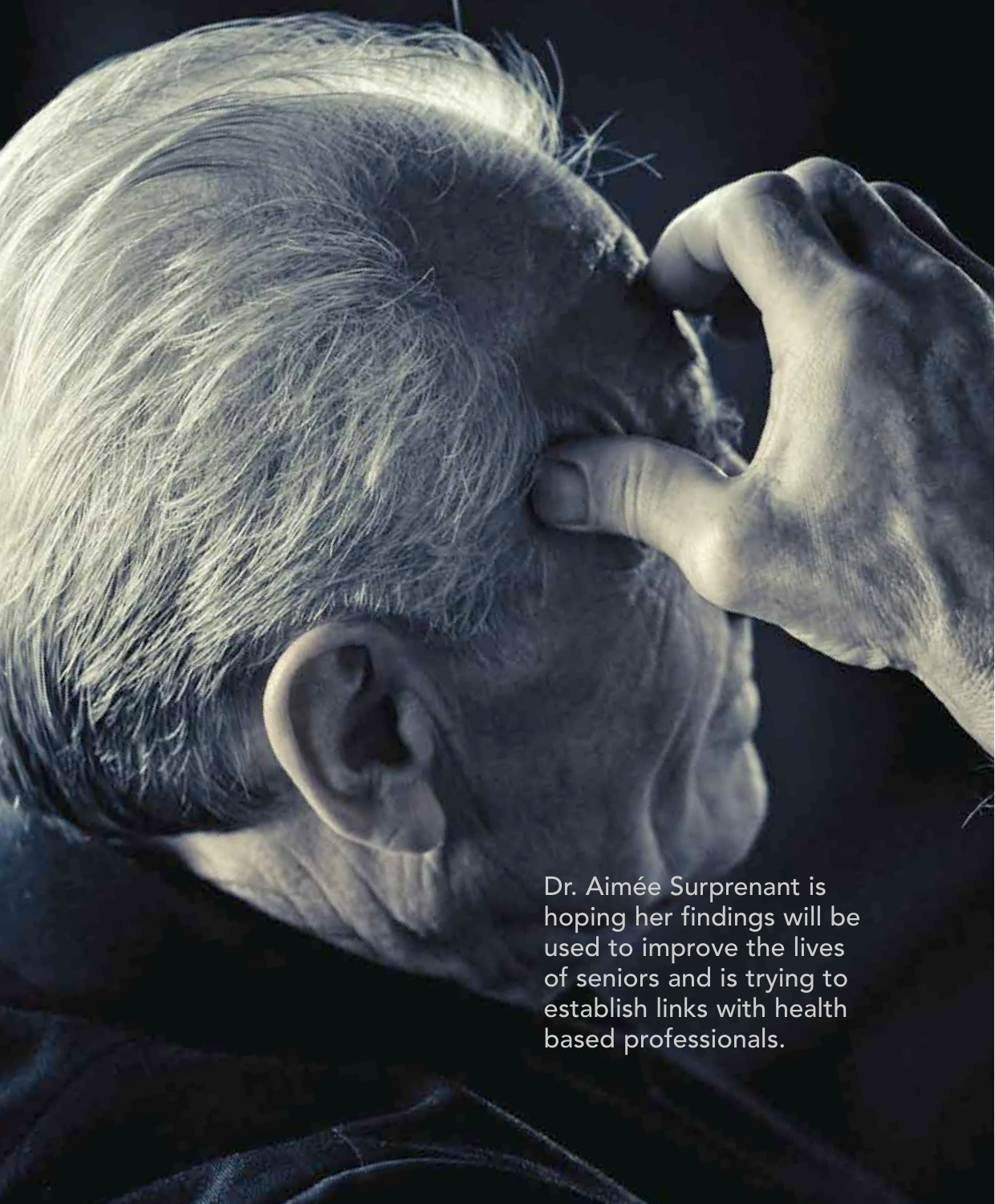### NEW RESEARCH AIMS TO HELP REDUCE THE IMPACTS OF HEARING LOSS ON MEMORY

IT MAY BE widely accepted that older people are more forgetful, but Dr. Aimée Surprenant, a professor of psychology, said that may have more to do with hearing loss than cognitive impairment.

While looking into the impact of noise on memory, she found that noise, particularly background speech babble, had significant impact on memory performance both in auditory and visual tests.

"It occurred to me that older adults are always hearing things in noise because almost everyone gets a bit of hearing loss as they get older," she said.

"Hearing loss doesn't just make sound less intense. It also distorts it a little bit so it's like adding a bit of noise to the signal."

Hearing aid

That led her to wonder whether the age-related differences in memory can be traced to some of the difficulties older individuals might have in taking in the information.

"Because of hearing loss it takes them more effort to understand each word," explained Dr. Surprenant. "If you have to put all of your limited resources into hearing each word, then your performance will also be affected."

Dr. Surprenant has begun testing those theories through a number of experiments she is conducting on volunteers. Those experiments have established a direct link between hearing ability and a person's ability to recall a list of words in order.

"We've found that for relatively meaningless pieces of information the hearing loss does predict performance on a memory test," she said. "However, as we add more and more meaning to the stimuli and make it more complicated, the hearing loss becomes slightly less important because you can compensate for hearing loss by doing other things."

Part of her study incorporates auditory training to see if individuals can improve their memory when they are trained to focus their attention more precisely on a signal. The process would include putting the individuals through a variety of memory and cognitive tests, providing them with 10 hours of auditory training and then testing them again to see if their performance improved.

Dr. Surprenant is hoping her findings will be used to improve the lives of seniors and is trying to establish links with health-based professionals. ■

Dr. Aimée Surprenant

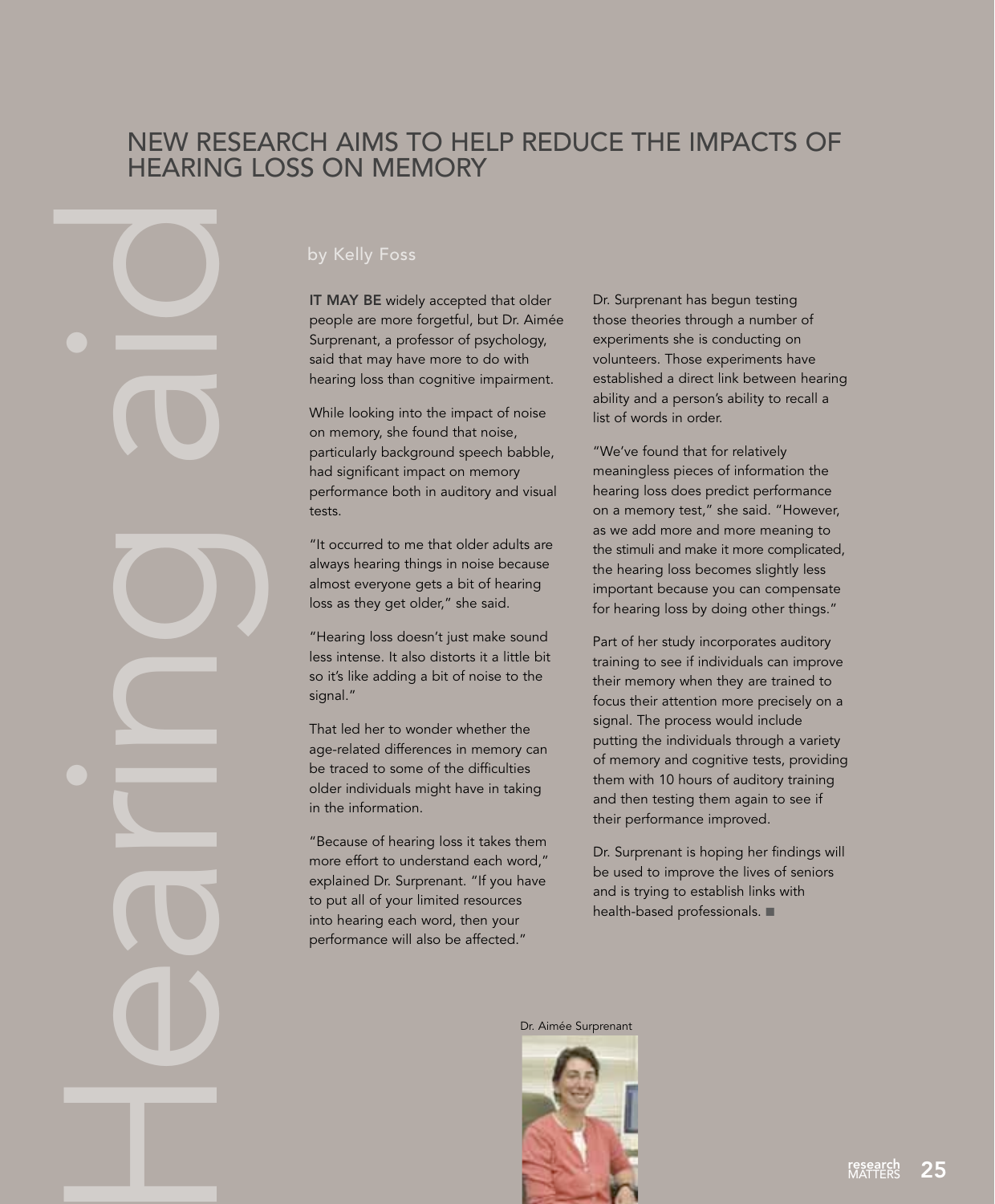# MUSIC PROFESSOR DECODES ANCIENT HAWAIIAN OPERA MUSIC PROFESSOR DECODES ANCIENT HAWAIIAN OPERA *Translating*

by Jeff Green

AT FIRST GLANCE it's an odd match.

The meticulous archival work of an ethnomusicologist and the high-tech wizardry of forensic scientists seem to be worlds apart.

That is until you look closer.

Now, thanks to a common curiosity for the unknown, researchers from both sides of the continent have helped shed light on a little known chapter of North American history.

Leading that charge is music professor Dr. Kati Szego.

For a handful of years she has been absorbed with learning more about the musical legacy of Hawaii's last reigning monarch — Queen Lili'uokalani, a once powerful figure who was overthrown more than a century ago, leaving behind an indelible mark on her nation and its music history.

Born in 1838, the queen was a gifted singer and pianist who also performed auto-harp, ukulele and guitar. But it was her skilled compositions and poetry that have long captivated Dr. Szego; she has spent considerable time sifting through documents in archives in Hawaii and the eastern U.S. to try and gain a better understanding of the queen and an opera she wrote chronicling Hawaii's loss of sovereignty.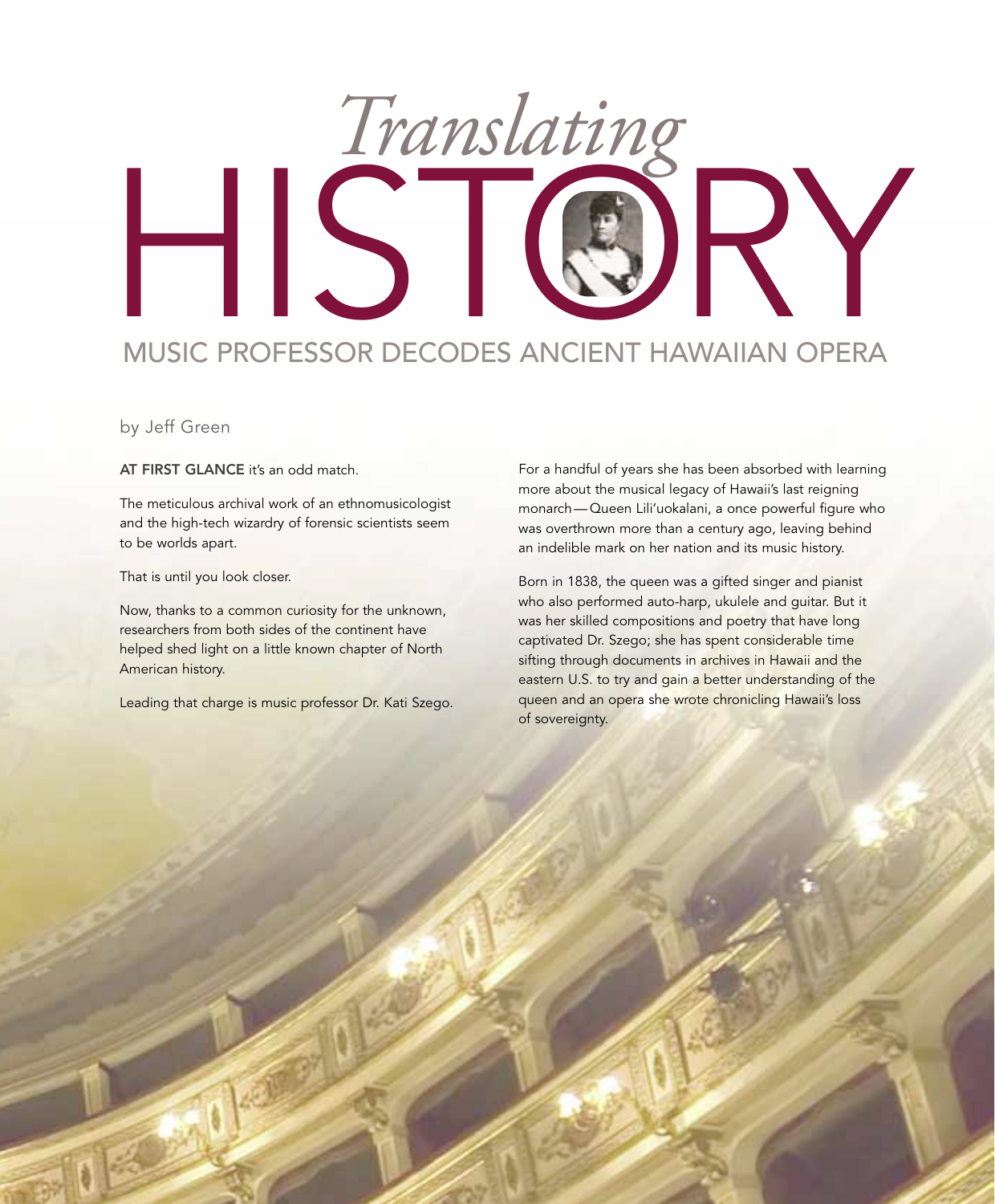

Dr. Kati Szego

"She was a prolific composer, from an illustrious musical family, that helped shape the course of Hawaiian music history," Dr. Szego noted.

Queen Lili'uokalani ascended the throne in 1891, but her reign was marred with turmoil. She was overthrown by American insurgents in 1893 and later arrested. Her monarchy crumbled and Hawaii was annexed to the U.S. in 1898.

During this saga, the queen turned pencil to paper, handwriting an opera libretto entitled Mohailani, recounting some events of the coup.

Despite its dramatic backdrop, Queen Lili'uokalani's libretto took an unexpected twist— she wrote her lyrics in the comic opera style of Gilbert and Sullivan, the famed British librettist/composer pair.

Fast forward nearly a century and amazingly that document is still largely intact, tucked away in the Hawaii State Archives. Although researchers have known about it for years, nobody had studied the libretto in detail until Dr. Szego.

"I certainly did not discover the opera; many people before me had seen it, but it had been lying dormant for at least a century," she explained.

That's when she turned to some high-tech collaborators for help.

The historic opera was written using a soft pencil so the original document is smudged in many places. Some passages are illegible or barely readable to the naked eye.

Dr. Szego recruited forensic specialists from the Honolulu Police Department.

"I had read about some work in 'lifting' ink off of paper, and started scouting around to see what could be done with pencil," Dr. Szego noted. "It was - and is - a painstaking process, but the thrill of making out just a single letter or word is hard to describe."

Thanks to lots of patience— and some funding from the Social Sciences and Humanities Research Council— she's making strides deciphering the historic text from another era.

"While I have long admired Queen Lili'uokalani, my respect for her has only deepened," Dr. Szego added. "Here she was, probably in her late 50s, trying her hand at a completely new medium— comic opera in rhyming English. That took creative intelligence and guts, not to mention the courage it took to challenge such a powerful group of American men in the midst of such a personal and national tragedy." ■

IIShe was a prolific composer, from an illustrious musical family, that helped shape the course of Hawaiian music history.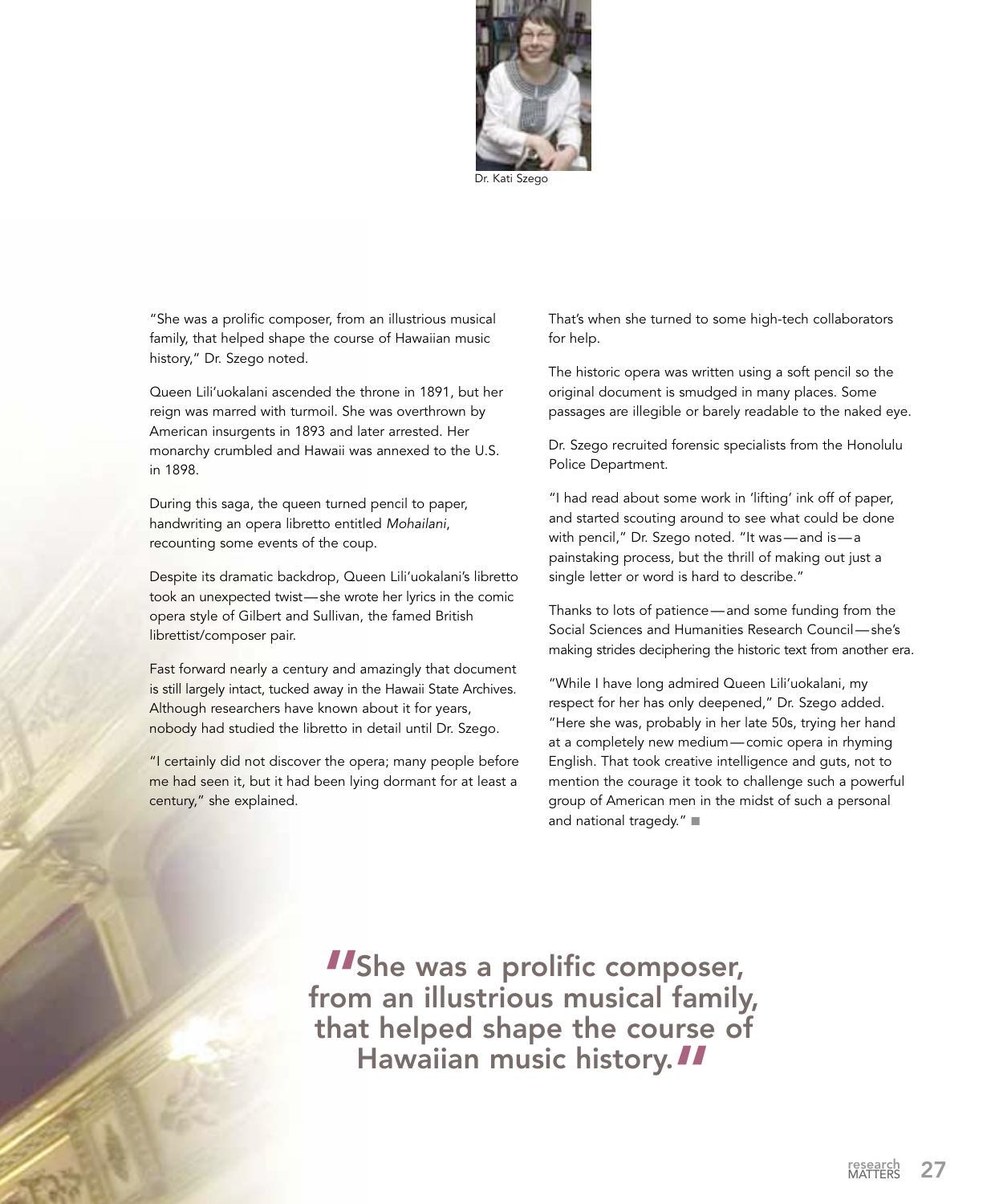# COUNTERS Calorie

### HEALTH EXPERTS EXAMINE BODY'S ROLE IN BURNING CALORIES

#### by Mandy Cook

A TEAM OF exercise science specialists at Memorial are taking a closer look at how the body acts as a calorie- burning machine.

Allied Health Services (AHS), a network of athletic performance and health services within the School of Human Kinetics and Recreation (HKR), offers specialized physiological testing to determine how many calories your body requires to maintain basic organ function.

Dr. Amy Butt, co-ordinator of AHS, said determining your basal metabolic rate (BMR) is for anyone who would like to tune into their body's unique caloric needs.

"Through a technique called indirect calorimetry, test administrators can determine how much energy your vital organs need in the run of a day just to keep you alive," said Dr. Butt. "From there, a person can look at their overall daily energy expenditure and energy intake to see if they are balancing the equation."

The test requires AHS clients to follow strict pre-test instructions, such as fasting for 12 hours and being driven early in the morning to the School of HKR.

BMR testing is done with individuals lying on a bed, while a large plastic bubble with tubing is placed over the head in order to measure oxygen and carbon dioxide levels.

Anyone— from weekend warriors to serious athletes to wellness-seekers— can sign up for a BMR assessment, which costs about \$195. Clients will undergo a minimum of two testing sessions to ensure accuracy of results and will need to book off about an hour and a half of their day. The data produced will then permit AHS exercise science professionals to advise the client in dietary and exercise planning.

The BMR testing became of interest to Allied Health Services for a few reasons. First of all, the service can benefit the health of the community. In addition, this state of the art technology can help advance research and education within the School of HKR.

Dr. Butt said restrictive diets may negatively affect a person's metabolism. She explained that through the determination of BMR, individuals can gain a better understanding of how much fuel they need in order to balance their energy needs.

"This service can benefit lots of people, such as those who are frustrated with yo-yo dieting and can't understand why, once they go off their diet, they gain the weight back, or a high performance athlete who has to target a particular weight goal for a weight class," said Dr. Butt. "This can benefit anyone in the community." ■

This service can benefit lots of people, such as those who are frustrated with yo-yo dieting and can't understand why, once they go off their diet, they gain the weight back.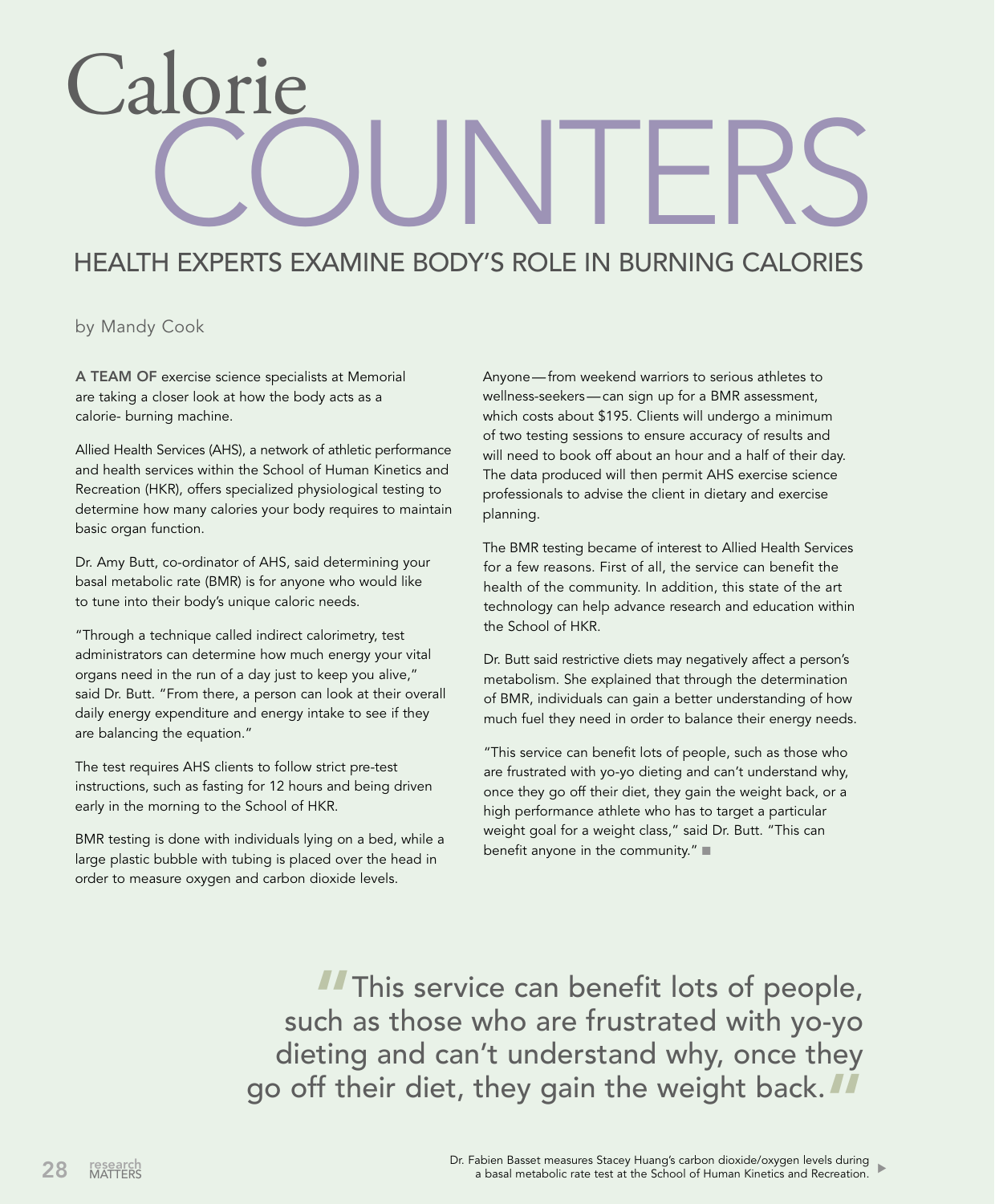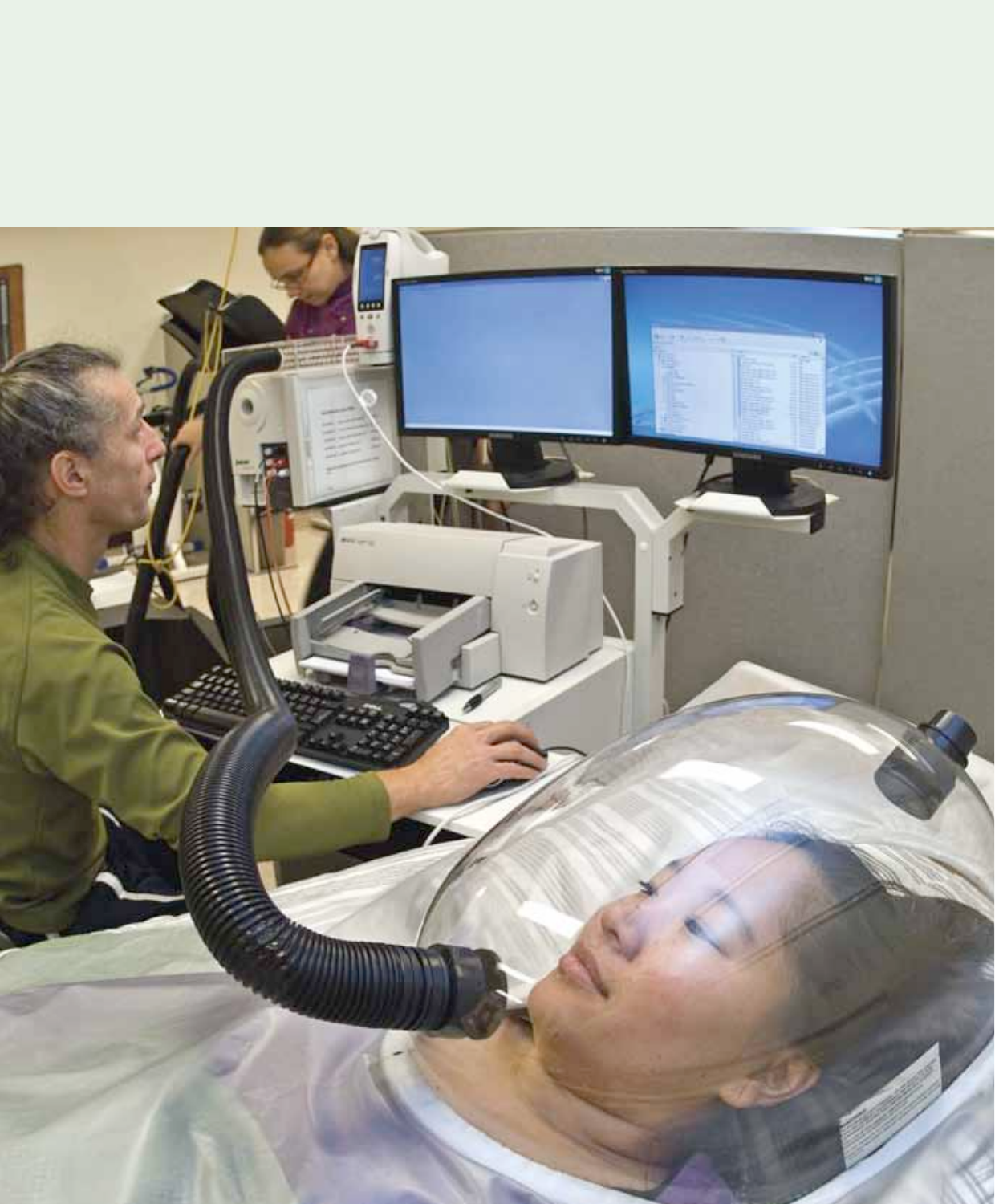## OF NOTE Award-winning faculty





Dr. Beverley Diamond



Drs. Patrick Parfrey and Sean Brosnan

DR. BEVERLEY DIAMOND, a professor of music and folklore who has been a trailblazer in the area of ethnomusicology in Canada, was named a Trudeau Fellow in May 2009, one of the most prestigious humanities awards in Canada. The lucrative fellowship, which includes \$225,000 paid over three years, will allow Dr. Diamond to advance and expand upon her important work. Dr. Diamond was renewed as this country's only Tier 1 Canada Research Chair in a music discipline in September 2009.

In another first for Memorial, the Royal Society of Canada (RSC) has named two University Research Professors to the society. DR. SEAN BROSNAN, former head of the Department of Biochemistry in the Faculty of Science, and DR. PATRICK PARFREY, Faculty of Medicine, were inducted at a ceremony in Ottawa on Nov. 28. This marks the first time professors from biochemistry and medicine at Memorial have been named to the RSC. Drs. Brosnan and Parfrey have a long history at Memorial and have known each other for years – they even attended the same university in Ireland. Dr. Parfrey earned his M.B. (medical degree) at University College, Cork, while Dr. Brosnan did his B.Sc. and M.Sc. in Ireland and his D. Phil. at Oxford. Dr. Brosnan joined the Department of Biochemistry in 1972 and is cross-appointed to the Faculty of Medicine; Dr. Parfrey joined the Faculty of Medicine in 1984.The accomplishments of the two men during their careers at Memorial would fill several books. Both have a long list of research accomplishments, publications and honours. Both have devoted themselves to training graduate students and both have strong spousal partnerships. Dr. Brosnan has collaborated with his wife, Dr. Margaret Brosnan, on research on the functional organization of the liver. Dr. Parfrey's wife, Dr. Benvon Cramer, is chair of the Discipline of Radiology in the Faculty of Medicine.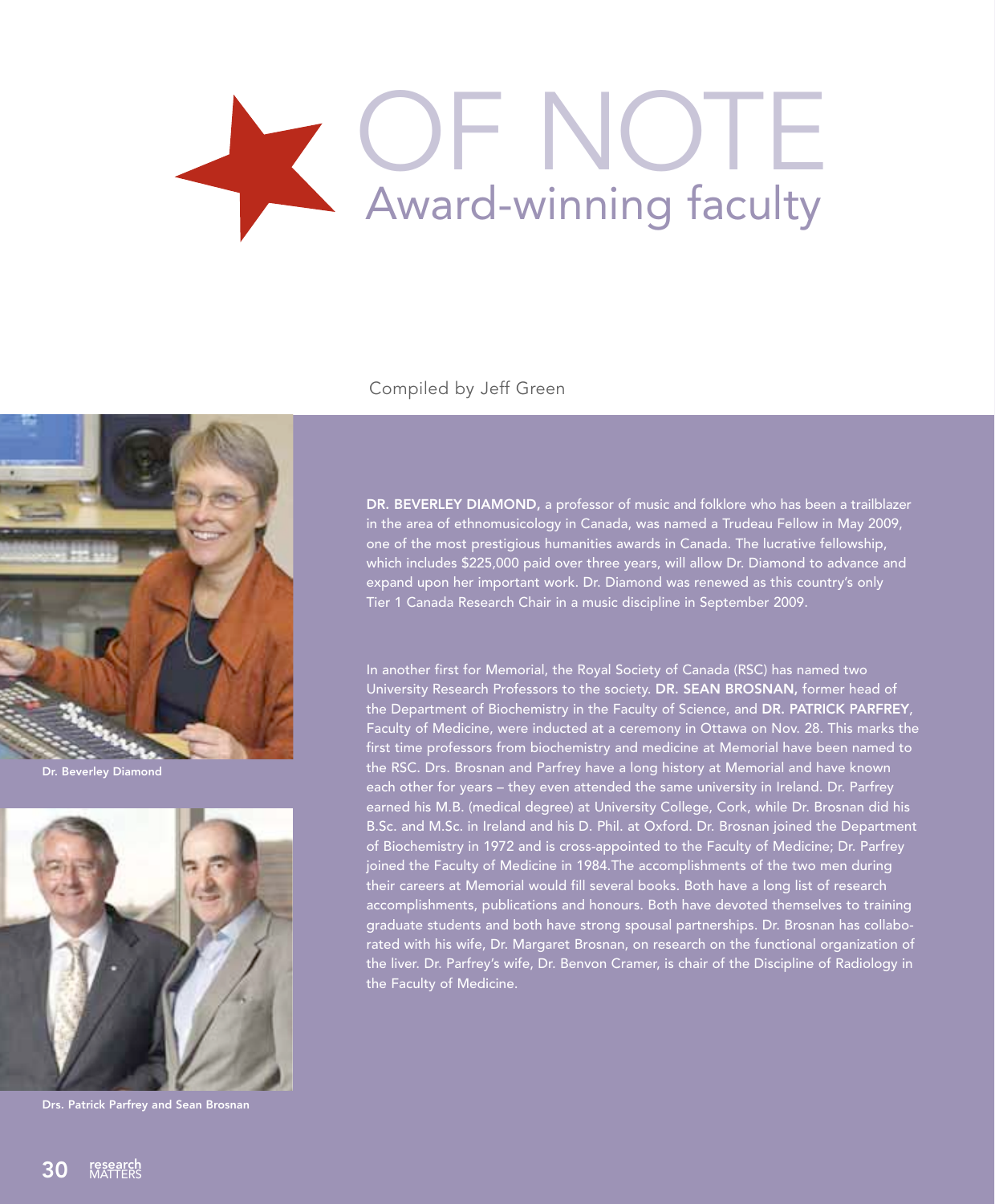



DR. KRIS PODUSKA, an associate professor in the Department of Physics and Physical Oceanography, and DR. RALF BACHMAYER, an associate professor in the Faculty of Engineering and Applied Science and the Marine Institute, are the 2009 recipients of the Petro-Canada Young Innovator Awards. Each received \$25,000 for future research. Dr. Poduska's studies involve determining how the synthesizing of materials can affect their properties. Meanwhile, Dr. Bachmayer's research on underwater gliders earned him this award. In recent years, there has been a dramatic increase in the use of autonomous underwater gliders in applications in both the coastal and the deep ocean.

DR. AZIZ RAHMAN, an electrical engineering professor with Memorial's Faculty of Engineering and Applied Science, was formally inducted as a new Fellow into the Canadian Academy of Engineering in July 2009. Dr. Rahman is internationally recognized for his outstanding contributions to the design, development, analysis, control and application of interior permanent magnet (IPM) synchronous motors and associated drive systems.

DR. MARIO BLASER, an associate professor of archaeology, was appointed Memorial's new Canada Research Chair in Aboriginal Studies in September 2009. Dr. Blaser is receiving \$100,000 annually for five years, for a total of \$500,000 for his work as a tier two chair which is tenable for five years and renewable once. Tier two chairs are for exceptional emerging researchers, acknowledged by their peers as having the potential to lead in their field. His research will build on his work and collaborations with colleagues and Aboriginal leaders from North and South America. Memorial is now home to 26 Canada Research Chairs studying diverse topics such as healthy aging, Irish history and cold ocean systems.



Dr. Aziz Rahman



Dr. Mario Blaser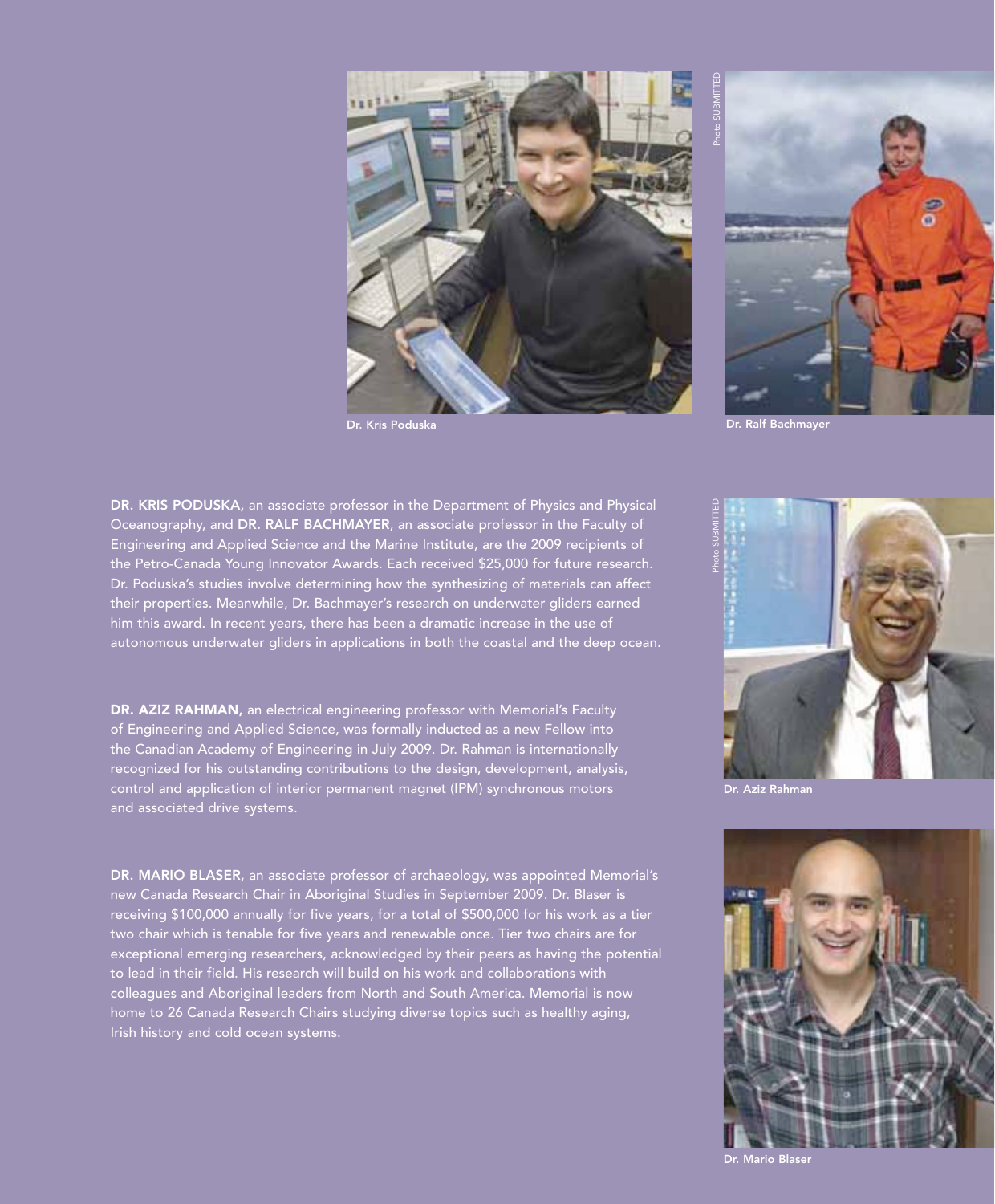### student researchers SHINE Spotlight on success



The Rock Enerji team included Adam Gogacz, Jennifer Cranshaw, Burcu Gacal Isler, Tiffany Piercey and Dr. Elliot Burden. Photo SUBMITTED

Photo SUBMITTED Nicole Renaud







Andrew Trant

A geography master's student received a prestigious internship that took her to Peru for three months during the fall 2009 semester. **NICOLE RENAUD** worked with the climate change division of CARE, an international NGO, to try to influence rural development policy at the international level. She worked to identify strategies and mechanisms to secure water access for marginalized populations as an adaptation tool to climate change. The internship, Students for Development, is managed by the Association of Universities and Colleges of Canada and is made possible with the financial support of the Government of Canada through the Canadian International Development Agency.

They may have gone into the Canadian regional Imperial Barrel Award competition in April 2009 as underdogs, but the Memorial University team emerged as the clear winners. Calling themselves Rock Enerji,

TIFFANY PIERCEY, BURCU GACAL ISLER, JENNIFER CRANSHAW and ADAM GOGACZ — all graduate students from the Department of Earth Sciences—successfully beat participants from three other Canadian universities to be named the top team in the country. The group also won the right to represent Canada at the Imperial Barrel Award in June 2009 where they clinched third in the international event.

PING LU, a PhD candidate from the Department of Physics and Physical Oceanography, was chosen as one of the first recipients of the Vanier Canada Graduate Scholarship, a prestigious doctoral scholarship valued at \$50,000 per year for up to three years. The scholarship was announced in May 2009. Mr. Lu is one of 55 recipients chosen by the Natural Sciences and Engineering Research Council of Canada (NSERC), one of three federal research granting agencies responsible for the administration of the award. WILL OXFORD, who completed his master of arts from Memorial in 2007, also received a Vanier Canada Scholarship.

The rugged and ecologically-rich forest covering central Labrador's Mealy Mountains is offering a Memorial PhD student fascinating clues on how climate change is affecting vegetation and wildlife in this sensitive region of the province. ANDREW TRANT is focusing his work on traditional Innu land in the area, digging soil pits, taking samples and studying the various strategies trees use to persist in the harsh and often volatile habitat. He has spent several seasons in the region. The biology student's research is focused on forest ecology— investigating how the treelines in the Mealy Mountains are and will — respond to climate change.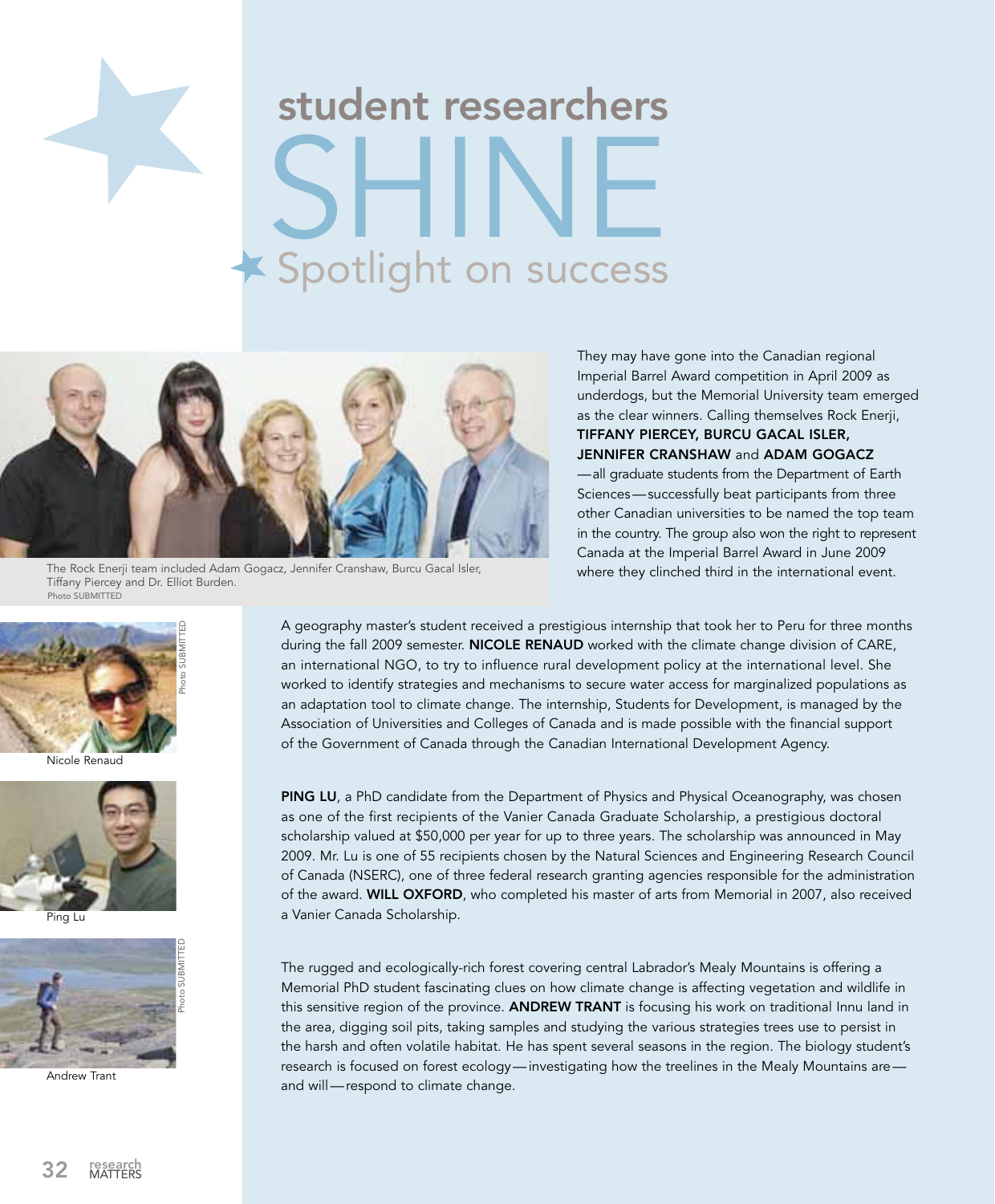Photos in this issue of Research Matters are courtesy of: GARY BARCHFELD, CHRIS HAMMOND, LORI LEE HOLLETT, JOHN HOSKINS, HSIMS, KAREN ROCHE, THE ROOMS PROVINCIAL ARCHIVES DIVISION, LESLIE VRYENHOEK and HEIDI WICKS.